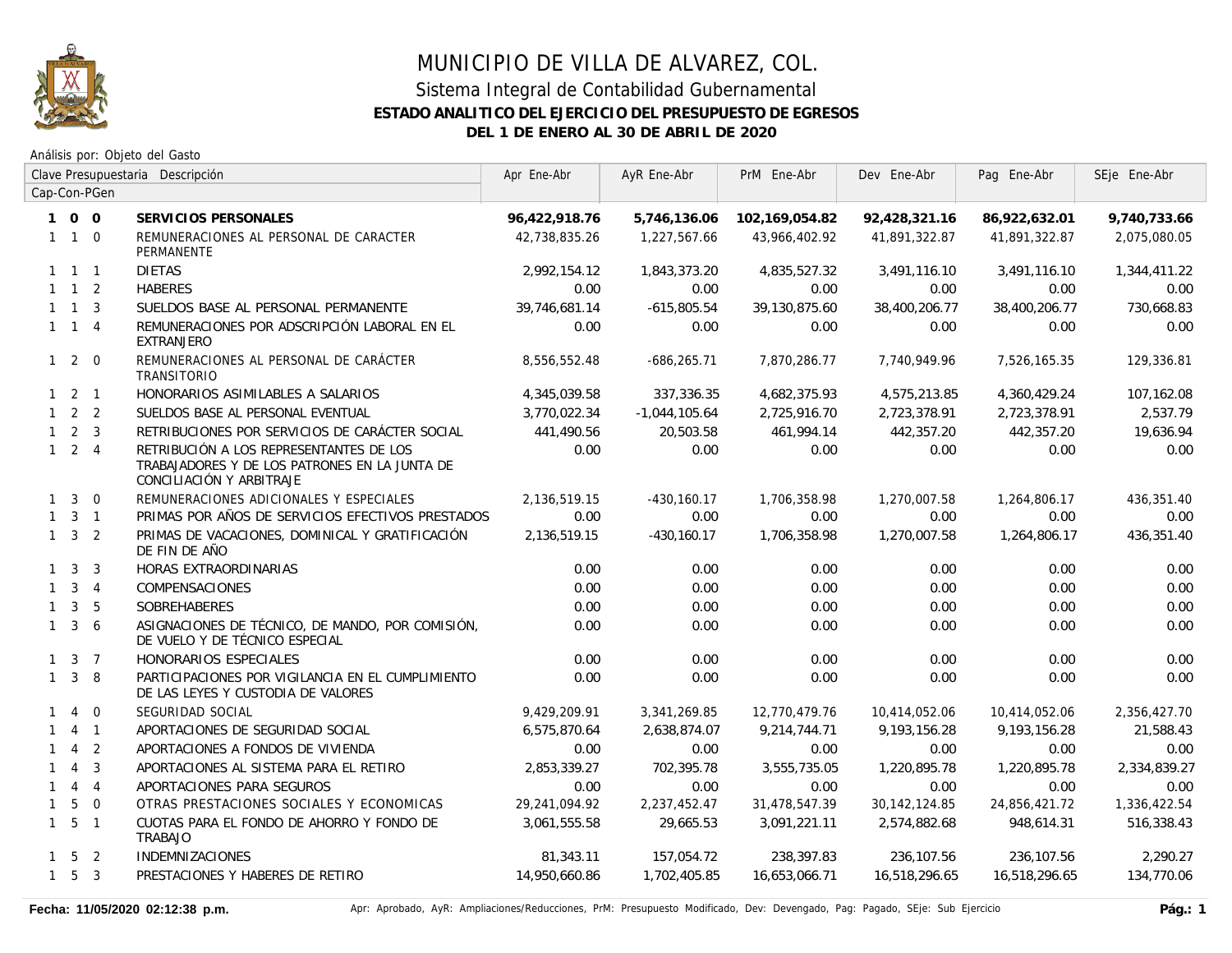

|              |                     |              | Clave Presupuestaria Descripción                                                             | Apr Ene-Abr   | AyR Ene-Abr  | PrM Ene-Abr   | Dev Ene-Abr   | Pag Ene-Abr  | SEje Ene-Abr |
|--------------|---------------------|--------------|----------------------------------------------------------------------------------------------|---------------|--------------|---------------|---------------|--------------|--------------|
|              |                     | Cap-Con-PGen |                                                                                              |               |              |               |               |              |              |
|              | $1\quad 5\quad 4$   |              | PRESTACIONES CONTRACTUALES                                                                   | 11,088,454.41 | 355,573.89   | 11,444,028.30 | 10,763,374.76 | 7,103,940.00 | 680,653.54   |
|              | $1\quad 5\quad 5$   |              | APOYOS A LA CAPACITACIÓN DE LOS SERVIDORES<br>PÚBLICOS                                       | 0.00          | 0.00         | 0.00          | 0.00          | 0.00         | 0.00         |
| $\mathbf{1}$ | 5                   | 9            | OTRAS PRESTACIONES SOCIALES Y ECONÓMICAS                                                     | 59,080.96     | $-7,247.52$  | 51,833.44     | 49,463.20     | 49,463.20    | 2,370.24     |
| $\mathbf{1}$ |                     | 6 0          | <b>PREVISIONES</b>                                                                           | 3,342,109.48  | 0.00         | 3,342,109.48  | 0.00          | 0.00         | 3,342,109.48 |
|              | $1\quad 6\quad 1$   |              | PREVISIONES DE CARÁCTER LABORAL, ECONÓMICA Y DE<br>SEGURIDAD SOCIAL                          | 3,342,109.48  | 0.00         | 3,342,109.48  | 0.00          | 0.00         | 3,342,109.48 |
|              | $1 \quad 7 \quad 0$ |              | PAGO DE ESTIMULOS A SERVIDORES PUBLICOS                                                      | 978,597.56    | 56,271.96    | 1,034,869.52  | 969,863.84    | 969,863.84   | 65,005.68    |
|              | $1 \quad 7 \quad 1$ |              | ESTÍMULOS                                                                                    | 978.597.56    | 56,271.96    | 1,034,869.52  | 969,863.84    | 969.863.84   | 65,005.68    |
|              | $1 \quad 7 \quad 2$ |              | <b>RECOMPENSAS</b>                                                                           | 0.00          | 0.00         | 0.00          | 0.00          | 0.00         | 0.00         |
| 2            |                     | $0\quad 0$   | MATERIALES Y SUMINISTROS                                                                     | 4,029,071.20  | 3,318,483.56 | 7,347,554.76  | 3,918,757.22  | 3,278,440.16 | 3,428,797.54 |
|              | $2 \quad 1 \quad 0$ |              | MATERIALES DE ADMINISTRACION, EMISION DE<br>DOCUMENTOS Y ARTICULOS OFICIALES                 | 223,554.64    | 100,044.53   | 323,599.17    | 218,784.91    | 119,693.03   | 104,814.26   |
|              | $2 \quad 1 \quad 1$ |              | MATERIALES, ÚTILES Y EQUIPOS MENORES DE OFICINA                                              | 98,666.64     | 16,393.36    | 115,060.00    | 71,199.74     | 43,634.36    | 43,860.26    |
|              | $2 \quad 1 \quad 2$ |              | MATERIALES Y ÚTILES DE IMPRESIÓN Y REPRODUCCIÓN                                              | 4,000.00      | 2,887.00     | 6,887.00      | 5,887.00      | 5,887.00     | 1,000.00     |
|              | $2 \quad 1 \quad 3$ |              | MATERIAL ESTADÍSTICO Y GEOGRÁFICO                                                            | 0.00          | 0.00         | 0.00          | 0.00          | 0.00         | 0.00         |
|              | $2 \quad 1 \quad 4$ |              | MATERIALES, ÚTILES Y EQUIPOS MENORES DE<br>TECNOLOGÍAS DE LA INFORMACIÓN Y COMUNICACIONES    | 28,200.00     | 0.00         | 28,200.00     | 1,290.00      | 1,290.00     | 26,910.00    |
|              | $2 \quad 1 \quad 5$ |              | MATERIAL IMPRESO E INFORMACIÓN DIGITAL                                                       | 66,688.00     | 45,832.53    | 112,520.53    | 79,476.53     | 46,310.01    | 33,044.00    |
|              | $2 \t1 \t6$         |              | MATERIAL DE LIMPIEZA                                                                         | 26,000.00     | 34,931.64    | 60,931.64     | 60,931.64     | 22,571.66    | 0.00         |
|              | $2 \quad 1 \quad 7$ |              | MATERIALES Y ÚTILES DE ENSEÑANZA                                                             | 0.00          | 0.00         | 0.00          | 0.00          | 0.00         | 0.00         |
|              | $2 \quad 1 \quad 8$ |              | MATERIALES PARA EL REGISTRO E IDENTIFICACIÓN DE<br><b>BIENES Y PERSONAS</b>                  | 0.00          | 0.00         | 0.00          | 0.00          | 0.00         | 0.00         |
|              | $2\quad 2\quad 0$   |              | ALIMENTOS Y UTENSILIOS                                                                       | 51,204.00     | 9,632.00     | 60,836.00     | 52,582.00     | 48.614.00    | 8,254.00     |
|              | $2 \quad 2 \quad 1$ |              | PRODUCTOS ALIMENTICIOS PARA PERSONAS                                                         | 45,204.00     | 9,632.00     | 54,836.00     | 52,582.00     | 48,614.00    | 2,254.00     |
|              | $2 \quad 2 \quad 2$ |              | PRODUCTOS ALIMENTICIOS PARA ANIMALES                                                         | 6,000.00      | 0.00         | 6,000.00      | 0.00          | 0.00         | 6,000.00     |
|              | $2 \quad 2 \quad 3$ |              | UTENSILIOS PARA EL SERVICIO DE ALIMENTACIÓN                                                  | 0.00          | 0.00         | 0.00          | 0.00          | 0.00         | 0.00         |
|              | $2 \quad 3 \quad 0$ |              | MATERIAS PRIMAS Y MATERIALES DE PRODUCCION Y<br>COMERCIALIZACION                             | 0.00          | 0.00         | 0.00          | 0.00          | 0.00         | 0.00         |
|              | $2 \quad 3 \quad 1$ |              | PRODUCTOS ALIMENTICIOS, AGROPECUARIOS Y<br>FORESTALES ADQUIRIDOS COMO MATERIA PRIMA          | 0.00          | 0.00         | 0.00          | 0.00          | 0.00         | 0.00         |
|              | $2 \quad 3 \quad 2$ |              | INSUMOS TEXTILES ADQUIRIDOS COMO MATERIA PRIMA                                               | 0.00          | 0.00         | 0.00          | 0.00          | 0.00         | 0.00         |
|              | $2 \quad 3 \quad 3$ |              | PRODUCTOS DE PAPEL, CARTÓN E IMPRESOS<br>ADQUIRIDOS COMO MATERIA PRIMA                       | 0.00          | 0.00         | 0.00          | 0.00          | 0.00         | 0.00         |
|              | $2 \quad 3 \quad 4$ |              | COMBUSTIBLES, LUBRICANTES, ADITIVOS, CARBÓN Y SUS<br>DERIVADOS ADQUIRIDOS COMO MATERIA PRIMA | 0.00          | 0.00         | 0.00          | 0.00          | 0.00         | 0.00         |
|              | $2 \quad 3 \quad 5$ |              | PRODUCTOS QUÍMICOS, FARMACÉUTICOS Y DE<br>LABORATORIO ADQUIRIDOS COMO MATERIA PRIMA          | 0.00          | 0.00         | 0.00          | 0.00          | 0.00         | 0.00         |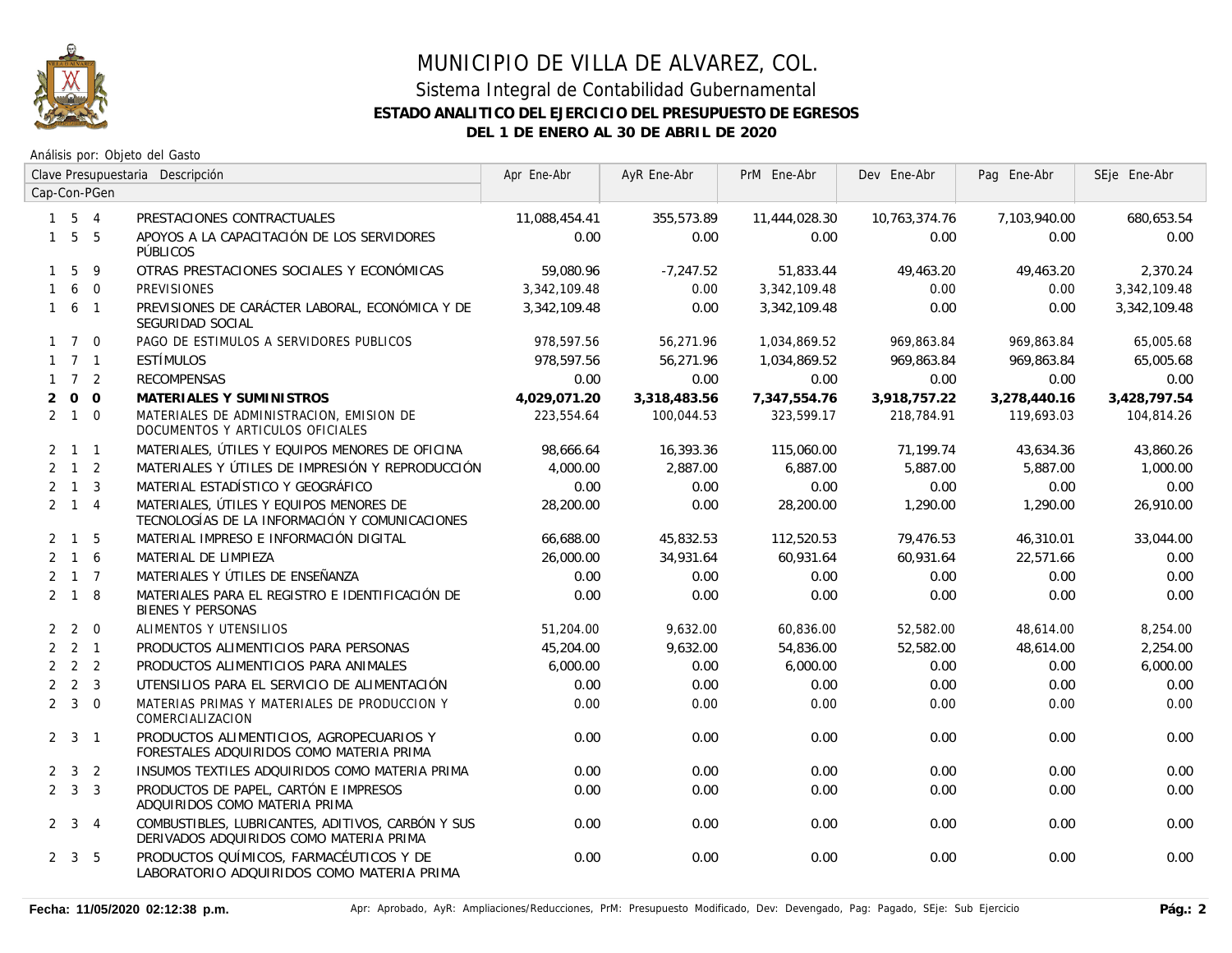

Análisis por: Objeto del Gasto

|                |                     |                | Clave Presupuestaria Descripción                                                        | Apr Ene-Abr  | AyR Ene-Abr  | PrM Ene-Abr  | Dev Ene-Abr  | Pag Ene-Abr  | SEje Ene-Abr |
|----------------|---------------------|----------------|-----------------------------------------------------------------------------------------|--------------|--------------|--------------|--------------|--------------|--------------|
|                |                     | Cap-Con-PGen   |                                                                                         |              |              |              |              |              |              |
|                | $2 \quad 3 \quad 6$ |                | PRODUCTOS METÁLICOS Y A BASE DE MINERALES NO<br>METÁLICOS ADQUIRIDOS COMO MATERIA PRIMA | 0.00         | 0.00         | 0.00         | 0.00         | 0.00         | 0.00         |
|                | $2 \quad 3 \quad 7$ |                | PRODUCTOS DE CUERO, PIEL, PLÁSTICO Y HULE<br>ADQUIRIDOS COMO MATERIA PRIMA              | 0.00         | 0.00         | 0.00         | 0.00         | 0.00         | 0.00         |
| $\mathbf{2}$   | $\mathbf{3}$        | 8              | MERCANCÍAS ADQUIRIDAS PARA SU COMERCIALIZACIÓN                                          | 0.00         | 0.00         | 0.00         | 0.00         | 0.00         | 0.00         |
| $\overline{2}$ | $\mathbf{3}$        | 9              | OTROS PRODUCTOS ADQUIRIDOS COMO MATERIA PRIMA                                           | 0.00         | 0.00         | 0.00         | 0.00         | 0.00         | 0.00         |
|                | $2 \quad 4$         | $\overline{0}$ | MATERIALES Y ARTICULOS DE CONSTRUCCION Y DE<br>REPARACION                               | 578,280.00   | 190,760.37   | 769,040.37   | 708,342.85   | 389,751.32   | 60,697.52    |
| $\overline{2}$ | $\overline{4}$      | $\overline{1}$ | PRODUCTOS MINERALES NO METÁLICOS                                                        | 32,000.00    | $-39,200.00$ | $-7,200.00$  | 0.00         | 0.00         | $-7,200.00$  |
| $\overline{2}$ | $\overline{4}$      | $\overline{2}$ | CEMENTO Y PRODUCTOS DE CONCRETO                                                         | 2,400.00     | 48.10        | 2,448.10     | 2,288.20     | 2,288.20     | 159.90       |
| $\overline{2}$ | $\overline{4}$      | $\overline{3}$ | CAL, YESO Y PRODUCTOS DE YESO                                                           | 12,000.00    | 0.00         | 12,000.00    | 84.37        | 84.37        | 11,915.63    |
| $\overline{2}$ | $\overline{4}$      | $\overline{4}$ | MADERA Y PRODUCTOS DE MADERA                                                            | 3,200.00     | 0.00         | 3,200.00     | 32.00        | 32.00        | 3,168.00     |
| $\overline{2}$ | $\overline{4}$      | 5              | VIDRIO Y PRODUCTOS DE VIDRIO                                                            | 0.00         | 0.00         | 0.00         | 0.00         | 0.00         | 0.00         |
| $\overline{2}$ | $\overline{4}$      | 6              | MATERIAL ELÉCTRICO Y ELECTRÓNICO                                                        | 413,400.00   | 109,912.27   | 523,312.27   | 493,376.94   | 378,012.27   | 29,935.33    |
| $\overline{2}$ | $\overline{4}$      | $\overline{7}$ | ARTÍCULOS METÁLICOS PARA LA CONSTRUCCIÓN                                                | 20,000.00    | 0.00         | 20,000.00    | 5,728.47     | 5,728.47     | 14,271.53    |
| $\overline{2}$ | $\overline{4}$      | 8              | MATERIALES COMPLEMENTARIOS                                                              | 0.00         | 0.00         | 0.00         | 0.00         | 0.00         | 0.00         |
| $\overline{2}$ | $\overline{4}$      | 9              | OTROS MATERIALES Y ARTÍCULOS DE CONSTRUCCIÓN Y<br>REPARACIÓN                            | 95,280.00    | 120,000.00   | 215,280.00   | 206,832.87   | 3,606.01     | 8,447.13     |
| $\mathbf{2}$   | 5                   | $\overline{0}$ | PRODUCTOS QUIMICOS, FARMACEUTICOS Y DE<br>LABORATORIO                                   | 8,520.00     | 0.00         | 8,520.00     | 179.80       | 179.80       | 8,340.20     |
| $\overline{2}$ | 5                   | $\sqrt{1}$     | PRODUCTOS QUÍMICOS BÁSICOS                                                              | 0.00         | 0.00         | 0.00         | 0.00         | 0.00         | 0.00         |
| $\overline{2}$ | 5                   | $\overline{2}$ | FERTILIZANTES, PESTICIDAS Y OTROS AGROQUÍMICOS                                          | 3,000.00     | 0.00         | 3,000.00     | 0.00         | 0.00         | 3,000.00     |
| $\overline{2}$ | 5                   | $\overline{3}$ | MEDICINAS Y PRODUCTOS FARMACÉUTICOS                                                     | 4,000.00     | 0.00         | 4,000.00     | 179.80       | 179.80       | 3,820.20     |
| $\overline{2}$ | 5                   | $\overline{4}$ | MATERIALES, ACCESORIOS Y SUMINISTROS MÉDICOS                                            | 0.00         | 0.00         | 0.00         | 0.00         | 0.00         | 0.00         |
|                | 2 <sub>5</sub>      | 5              | MATERIALES, ACCESORIOS Y SUMINISTROS DE<br>LABORATORIO                                  | 0.00         | 0.00         | 0.00         | 0.00         | 0.00         | 0.00         |
| $\mathbf{2}$   | 5                   | 6              | FIBRAS SINTÉTICAS, HULES, PLÁSTICOS Y DERIVADOS                                         | 1,520.00     | 0.00         | 1,520.00     | 0.00         | 0.00         | 1,520.00     |
| $\overline{2}$ | 5                   | 9              | OTROS PRODUCTOS QUÍMICOS                                                                | 0.00         | 0.00         | 0.00         | 0.00         | 0.00         | 0.00         |
| $\overline{2}$ | 6                   | $\overline{0}$ | COMBUSTIBLES, LUBRICANTES Y ADITIVOS                                                    | 2,860,260.56 | 217,653.42   | 3,077,913.98 | 2,832,151.17 | 2,641,317.93 | 245,762.81   |
| $\overline{2}$ | 6                   | $\overline{1}$ | COMBUSTIBLES, LUBRICANTES Y ADITIVOS                                                    | 2,860,260.56 | 217,653.42   | 3,077,913.98 | 2,832,151.17 | 2,641,317.93 | 245,762.81   |
| $\overline{2}$ |                     | 6 <sub>2</sub> | CARBÓN Y SUS DERIVADOS                                                                  | 0.00         | 0.00         | 0.00         | 0.00         | 0.00         | 0.00         |
|                | $2 \t7 \t0$         |                | VESTUARIO, BLANCOS, PRENDAS DE PROTECCION Y<br>ARTICULOS DEPORTIVOS                     | 189,708.00   | 2,763,920.00 | 2,953,628.00 | 568.06       | 568.06       | 2,953,059.94 |
|                | $2 \quad 7 \quad 1$ |                | VESTUARIO Y UNIFORMES                                                                   | 144,004.00   | 2,763,600.00 | 2,907,604.00 | 0.00         | 0.00         | 2,907,604.00 |
|                | $2 \quad 7 \quad 2$ |                | PRENDAS DE SEGURIDAD Y PROTECCIÓN PERSONAL                                              | 42,704.00    | 320.00       | 43,024.00    | 568.06       | 568.06       | 42,455.94    |
|                | $2 \quad 7 \quad 3$ |                | ARTÍCULOS DEPORTIVOS                                                                    | 3,000.00     | 0.00         | 3,000.00     | 0.00         | 0.00         | 3,000.00     |
|                | $2 \quad 7 \quad 4$ |                | PRODUCTOS TEXTILES                                                                      | 0.00         | 0.00         | 0.00         | 0.00         | 0.00         | 0.00         |
|                | $2 \quad 7 \quad 5$ |                | BLANCOS Y OTROS PRODUCTOS TEXTILES, EXCEPTO                                             | 0.00         | 0.00         | 0.00         | 0.00         | 0.00         | 0.00         |

Fecha: 11/05/2020 02:12:38 p.m. **Aprichationes/Reducciones, PrM: Presupuesto Modificado**, Dev: Devengado, Pag: Pagado, SEje: Sub Ejercicio Pág.: 3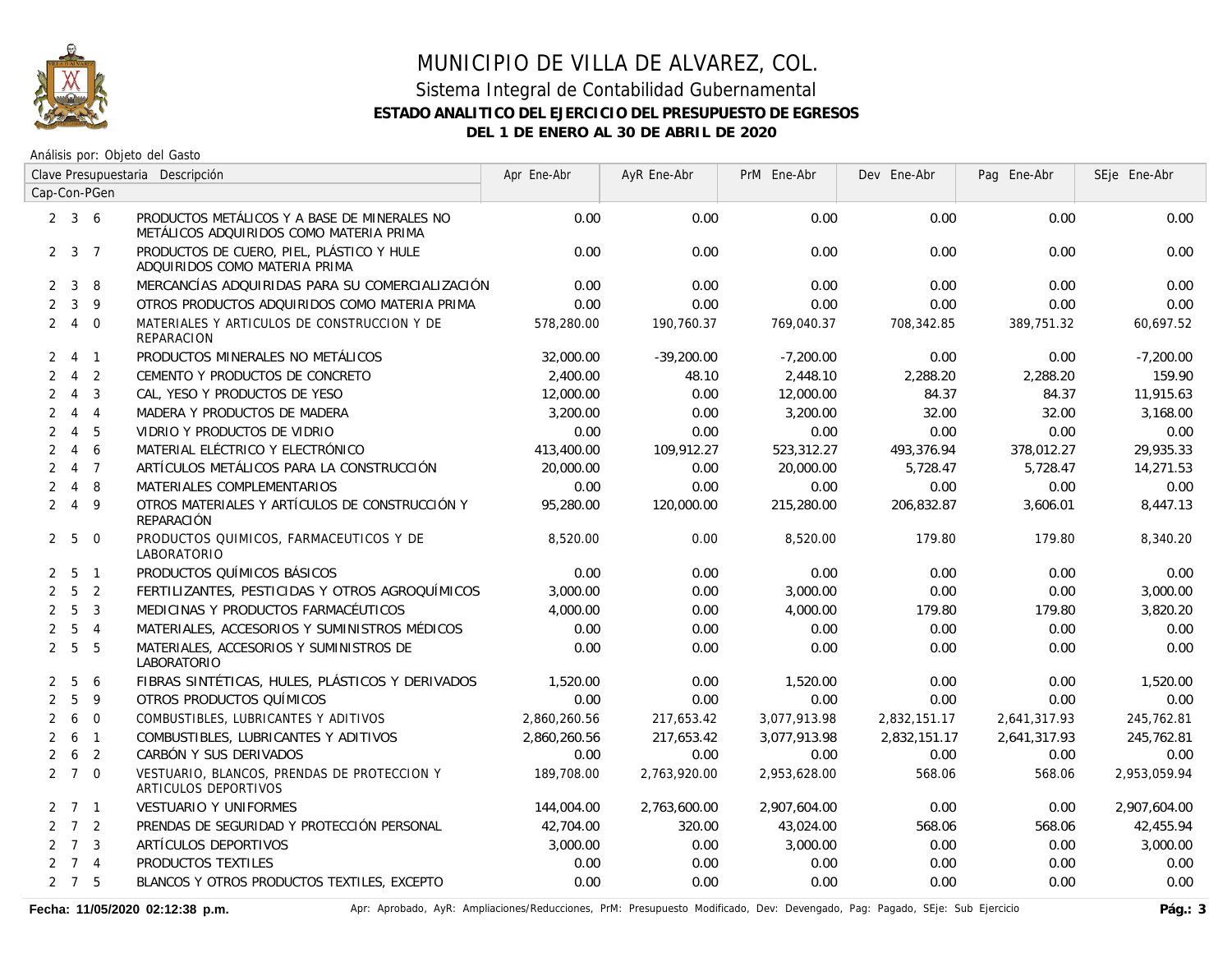

Análisis por: Objeto del Gasto

|                     | Clave Presupuestaria Descripción |                |                                                                                                           | Apr Ene-Abr   | AyR Ene-Abr  | PrM Ene-Abr   | Dev Ene-Abr   | Pag Ene-Abr   | SEje Ene-Abr |
|---------------------|----------------------------------|----------------|-----------------------------------------------------------------------------------------------------------|---------------|--------------|---------------|---------------|---------------|--------------|
| Cap-Con-PGen        |                                  |                |                                                                                                           |               |              |               |               |               |              |
|                     |                                  |                | PRENDAS DE VESTIR                                                                                         |               |              |               |               |               |              |
| 2                   |                                  | 80             | MATERIALES Y SUMINISTROS PARA SEGURIDAD                                                                   | 0.00          | 0.00         | 0.00          | 0.00          | 0.00          | 0.00         |
| 2                   | 8                                | $\overline{1}$ | SUSTANCIAS Y MATERIALES EXPLOSIVOS                                                                        | 0.00          | 0.00         | 0.00          | 0.00          | 0.00          | 0.00         |
| $\overline{2}$      | 8                                | $\overline{2}$ | MATERIALES DE SEGURIDAD PÚBLICA                                                                           | 0.00          | 0.00         | 0.00          | 0.00          | 0.00          | 0.00         |
| $2 \quad 8$         |                                  | $\overline{3}$ | PRENDAS DE PROTECCIÓN PARA SEGURIDAD PÚBLICA Y<br><b>NACIONAL</b>                                         | 0.00          | 0.00         | 0.00          | 0.00          | 0.00          | 0.00         |
| $2 \quad 9$         |                                  | $\overline{0}$ | HERRAMIENTAS, REFACCIONES Y ACCESORIOS MENORES                                                            | 117,544.00    | 36,473.24    | 154,017.24    | 106,148.43    | 78,316.02     | 47,868.81    |
| 291                 |                                  |                | <b>HERRAMIENTAS MENORES</b>                                                                               | 95,820.00     | 355.00       | 96,175.00     | 49,440.70     | 49,440.70     | 46,734.30    |
| $\overline{2}$      |                                  | 9 2            | REFACCIONES Y ACCESORIOS MENORES DE EDIFICIOS                                                             | 2,400.00      | 1,052.85     | 3,452.85      | 3,123.85      | 1,984.41      | 329.00       |
| 293                 |                                  |                | REFACCIONES Y ACCESORIOS MENORES DE MOBILIARIO<br>Y EQUIPO DE ADMINISTRACIÓN, EDUCACIONAL Y<br>RECREATIVO | 0.00          | 0.00         | 0.00          | 0.00          | 0.00          | 0.00         |
| $2 \t9 \t4$         |                                  |                | REFACCIONES Y ACCESORIOS MENORES DE EQUIPO DE<br>CÓMPUTO Y TECNOLOGÍAS DE LA INFORMACIÓN                  | 0.00          | 0.00         | 0.00          | 0.00          | 0.00          | 0.00         |
| 295                 |                                  |                | REFACCIONES Y ACCESORIOS MENORES DE EQUIPO E<br>INSTRUMENTAL MÉDICO Y DE LABORATORIO                      | 0.00          | 0.00         | 0.00          | 0.00          | 0.00          | 0.00         |
| 296                 |                                  |                | REFACCIONES Y ACCESORIOS MENORES DE EQUIPO DE<br>TRANSPORTE                                               | 2,804.00      | 5,210.68     | 8,014.68      | 7,973.17      | 7,973.17      | 41.51        |
| 2 9 7               |                                  |                | REFACCIONES Y ACCESORIOS MENORES DE EQUIPO DE<br>DEFENSA Y SEGURIDAD                                      | 8,000.00      | 15,692.97    | 23,692.97     | 23,692.97     | 0.00          | 0.00         |
| $2\overline{9}$     |                                  | -8             | REFACCIONES Y ACCESORIOS MENORES DE MAQUINARIA<br>Y OTROS EQUIPOS                                         | 6,920.00      | 11,135.55    | 18,055.55     | 17,335.55     | 14,335.55     | 720.00       |
| 299                 |                                  |                | REFACCIONES Y ACCESORIOS MENORES OTROS BIENES<br><b>MUEBLES</b>                                           | 1,600.00      | 3,026.19     | 4,626.19      | 4,582.19      | 4,582.19      | 44.00        |
| 3                   | 0 <sub>0</sub>                   |                | SERVICIOS GENERALES                                                                                       | 20,146,136.01 | 9,372,395.99 | 29,518,532.00 | 26,188,708.95 | 22,132,247.48 | 3,329,823.05 |
| 3                   | $1 \quad 0$                      |                | SERVICIOS BÁSICOS                                                                                         | 8,454,333.32  | 680.084.69   | 9,134,418.01  | 8,857,828.70  | 8,824,991.70  | 276,589.31   |
| 3                   | $1 \quad 1$                      |                | ENERGÍA ELÉCTRICA                                                                                         | 8,293,333.32  | 609,549.74   | 8,902,883.06  | 8,667,591.06  | 8,634,754.06  | 235,292.00   |
| 3                   | $1\quad 2$                       |                | GAS                                                                                                       | 0.00          | 0.00         | 0.00          | 0.00          | 0.00          | 0.00         |
| 3                   | $\overline{1}$                   | $\overline{3}$ | <b>AGUA</b>                                                                                               | 6,000.00      | 0.00         | 6,000.00      | 0.00          | 0.00          | 6,000.00     |
| 3                   | $1 \quad 4$                      |                | TELEFONÍA TRADICIONAL                                                                                     | 80,000.00     | 0.00         | 80,000.00     | 50,450.69     | 50,450.69     | 29,549.31    |
| 3                   | $1\quad5$                        |                | TELEFONÍA CELULAR                                                                                         | 0.00          | 0.00         | 0.00          | 0.00          | 0.00          | 0.00         |
| 3                   | 1 6                              |                | SERVICIOS DE TELECOMUNICACIONES Y SATELITES.                                                              | 0.00          | 0.00         | 0.00          | 0.00          | 0.00          | 0.00         |
| 3 1 7               |                                  |                | SERVICIOS DE ACCESO DE INTERNET. REDES Y<br>PROCESAMIENTO DE INFORMACION                                  | 72,000.00     | 64.857.95    | 136.857.95    | 136,857.95    | 136.857.95    | 0.00         |
| 3                   | 1 8                              |                | SERVICIOS POSTALES Y TELEGRAFICOS                                                                         | 3,000.00      | 5.677.00     | 8,677.00      | 2,929.00      | 2,929.00      | 5,748.00     |
| 3                   | $\overline{1}$                   | 9              | SERVICIOS INTEGRALES Y OTROS SERVICIOS                                                                    | 0.00          | 0.00         | 0.00          | 0.00          | 0.00          | 0.00         |
| 3                   |                                  | $2 \quad 0$    | SERVICIOS DE ARRENDAMIENTO                                                                                | 3,547,328.00  | 1,067,050.76 | 4,614,378.76  | 4,529,578.76  | 2,632,564.87  | 84,800.00    |
| $3 \quad 2 \quad 1$ |                                  |                | ARRENDAMIENTO DE TERRENOS                                                                                 | 0.00          | 0.00         | 0.00          | 0.00          | 0.00          | 0.00         |

Fecha: 11/05/2020 02:12:38 p.m. **Aprichationes/Actiones/Reducciones, PrM: Presupuesto Modificado, Dev: Devengado, Pag: Pagado, SEje: Sub Ejercicio Pág.: 4**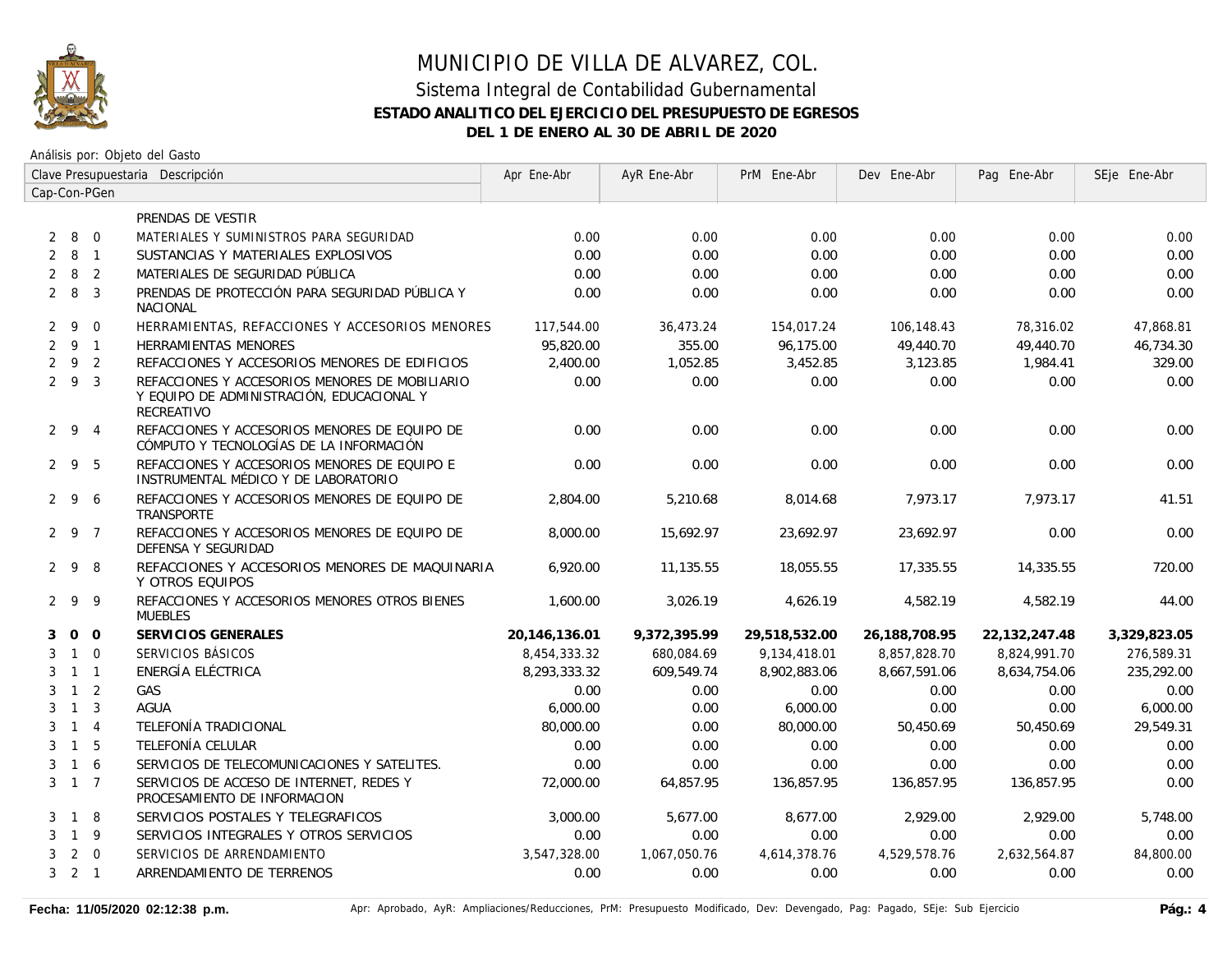

#### Sistema Integral de Contabilidad Gubernamental **ESTADO ANALITICO DEL EJERCICIO DEL PRESUPUESTO DE EGRESOS DEL 1 DE ENERO AL 30 DE ABRIL DE 2020**

Análisis por: Objeto del Gasto

|                |                     |                 | Clave Presupuestaria Descripción                                                                           | Apr Ene-Abr  | AyR Ene-Abr   | PrM Ene-Abr   | Dev Ene-Abr  | Pag Ene-Abr  | SEje Ene-Abr  |
|----------------|---------------------|-----------------|------------------------------------------------------------------------------------------------------------|--------------|---------------|---------------|--------------|--------------|---------------|
|                |                     | Cap-Con-PGen    |                                                                                                            |              |               |               |              |              |               |
|                | $3 \quad 2 \quad 2$ |                 | ARRENDAMIENTO DE EDIFICIOS                                                                                 | 80,000.00    | 0.00          | 80,000.00     | 0.00         | 0.00         | 80,000.00     |
| 3              |                     | $2 \quad 3$     | ARRENDAMIENTO DE MOBILIARIO Y EQUIPO DE<br>ADMINISTRACIÓN, EDUCACIONAL Y RECREATIVO                        | 0.00         | 0.00          | 0.00          | 0.00         | 0.00         | 0.00          |
| 3              |                     | $2 \quad 4$     | ARRENDAMIENTO DE EQUIPO E INSTRUMENTAL MÉDICO Y<br>DE LABORATORIO                                          | 0.00         | 0.00          | 0.00          | 0.00         | 0.00         | 0.00          |
| 3              | 2                   | 5               | ARRENDAMIENTO DE EQUIPO DE TRANSPORTE                                                                      | 3,462,528.00 | 1,067,050.76  | 4,529,578.76  | 4,529,578.76 | 2,632,564.87 | 0.00          |
| 3              |                     | $2\overline{6}$ | ARRENDAMIENTO DE MAQUINARIA, OTROS EQUIPOS Y<br><b>HERRAMIENTAS</b>                                        | 0.00         | 0.00          | 0.00          | 0.00         | 0.00         | 0.00          |
| 3              |                     | 2 7             | ARRENDAMIENTO DE ACTIVOS INTANGIBLES                                                                       | 0.00         | 0.00          | 0.00          | 0.00         | 0.00         | 0.00          |
| 3              |                     | $2 \quad 8$     | ARRENDAMIENTO FINANCIERO                                                                                   | 0.00         | 0.00          | 0.00          | 0.00         | 0.00         | 0.00          |
| 3              |                     | $2 \quad 9$     | OTROS ARRENDAMIENTOS                                                                                       | 4,800.00     | 0.00          | 4,800.00      | 0.00         | 0.00         | 4,800.00      |
| 3              |                     | $3 \quad 0$     | SERVICIOS PROFESIONALES, CIENTIFICOS, TECNICOS Y<br>OTROS SERVICIOS                                        | 1,968,276.00 | 2,439,401.57  | 4,407,677.57  | 2,608,637.83 | 2,499,851.45 | 1,799,039.74  |
| 3              | $\mathbf{3}$        | $\overline{1}$  | SERVICIOS LEGALES, DE CONTABILIDAD, AUDITORÍA Y<br><b>RELACIONADOS</b>                                     | 176,000.00   | 0.00          | 176,000.00    | 38.259.63    | 38,259.63    | 137.740.37    |
|                | $3 \quad 3 \quad 2$ |                 | SERVICIOS DE DISEÑO, ARQUITECTURA, INGENIERÍA Y<br>ACTIVIDADES RELACIONADAS                                | 0.00         | 0.00          | 0.00          | 0.00         | 0.00         | 0.00          |
| 3 <sup>1</sup> |                     | 3 3             | SERVICIOS DE CONSULTORÍA ADMINISTRATIVA,<br>PROCESOS, TÉCNICA Y EN TECNOLOGÍAS DE LA<br><b>INFORMACIÓN</b> | 1,500,668.00 | 1,066,522.88  | 2,567,190.88  | 2,507,602.88 | 2,420,394.88 | 59,588.00     |
| 3              |                     | $3 \quad 4$     | SERVICIOS DE CAPACITACIÓN                                                                                  | 100,004.00   | $-300,000.00$ | $-199,996.00$ | 0.00         | 0.00         | $-199,996.00$ |
| 3              |                     | 3 <sub>5</sub>  | SERVICIOS DE INVESTIGACIÓN CIENTÍFICA Y<br><b>DESARROLLO</b>                                               | 0.00         | 0.00          | 0.00          | 0.00         | 0.00         | 0.00          |
| 3              | $\mathbf{3}$        | 6               | SERVICIOS DE APOYO ADMINISTRATIVO, TRADUCCIÓN,<br>FOTOCOPIADO E IMPRESIÓN                                  | 191,604.00   | 672.09        | 192,276.09    | 62,775.32    | 41,196.94    | 129,500.77    |
| 3              |                     | 3 <sub>7</sub>  | SERVICIOS DE PROTECCIÓN Y SEGURIDAD                                                                        | 0.00         | 0.00          | 0.00          | 0.00         | 0.00         | 0.00          |
| 3              | 3                   | 8               | SERVICIOS DE VIGILANCIA                                                                                    | 0.00         | 0.00          | 0.00          | 0.00         | 0.00         | 0.00          |
| 3              | 3                   | 9               | SERVICIOS PROFESIONALES, CIENTÍFICOS Y TÉCNICOS<br><b>INTEGRALES</b>                                       | 0.00         | 1,672,206.60  | 1,672,206.60  | 0.00         | 0.00         | 1,672,206.60  |
| 3              | $\overline{4}$      | $\overline{0}$  | SERVICIOS FINANCIEROS, BANCARIOS Y COMERCIALES                                                             | 559,021.48   | 189,886.38    | 748,907.86    | 547,366.59   | 487,510.59   | 201,541.27    |
| 3              |                     | $4 \quad 1$     | SERVICIOS FINANCIEROS Y BANCARIOS                                                                          | 142,000.00   | 189,886.38    | 331,886.38    | 295,990.81   | 236,134.81   | 35,895.57     |
| 3              | $\overline{4}$      | $\overline{2}$  | SERVICIOS DE COBRANZA, INVESTIGACIÓN CREDITICIA Y<br><b>SIMILAR</b>                                        | 417,021.48   | 0.00          | 417,021.48    | 251,375.78   | 251,375.78   | 165,645.70    |
| 3              |                     | 4 3             | SERVICIOS DE RECAUDACIÓN, TRASLADO Y CUSTODIA DE<br><b>VALORES</b>                                         | 0.00         | 0.00          | 0.00          | 0.00         | 0.00         | 0.00          |
| 3              |                     | $4\quad 4$      | SEGUROS DE RESPONSABILIDAD PATRIMONIAL Y FIANZAS                                                           | 0.00         | 0.00          | 0.00          | 0.00         | 0.00         | 0.00          |
| 3              | $\overline{4}$      | 5               | SEGURO DE BIENES PATRIMONIALES                                                                             | 0.00         | 0.00          | 0.00          | 0.00         | 0.00         | 0.00          |
| 3              | 4                   | 6               | ALMACENAJE, ENVASE Y EMBALAJE                                                                              | 0.00         | 0.00          | 0.00          | 0.00         | 0.00         | 0.00          |
| 3              |                     | 4 7             | FLETES Y MANIOBRAS                                                                                         | 0.00         | 0.00          | 0.00          | 0.00         | 0.00         | 0.00          |

Fecha: 11/05/2020 02:12:39 p.m. **Aprichationes/Reducciones, PrM: Presupuesto Modificado**, Dev: Devengado, Pag: Pagado, SEje: Sub Ejercicio Pág.: 5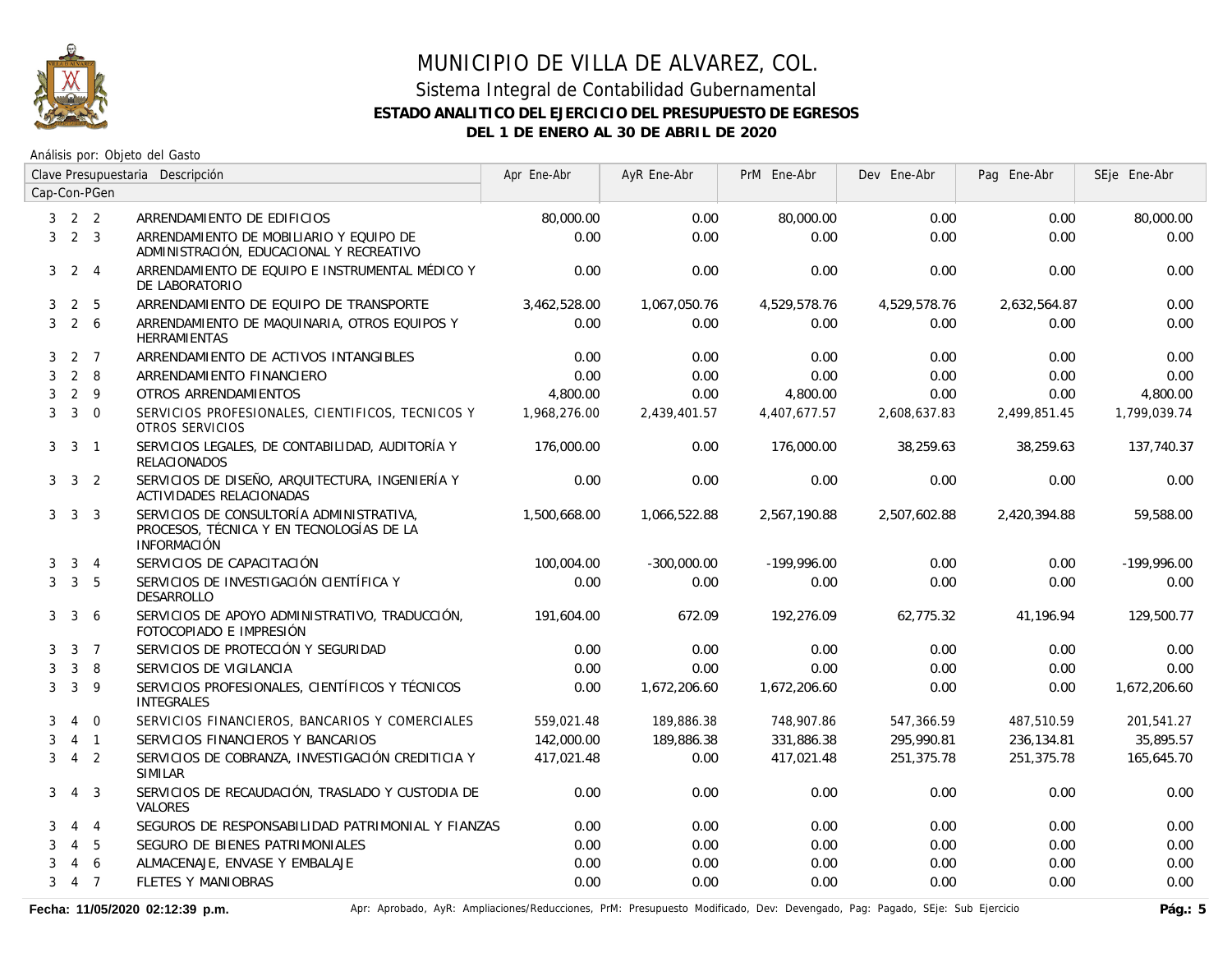

#### Sistema Integral de Contabilidad Gubernamental **ESTADO ANALITICO DEL EJERCICIO DEL PRESUPUESTO DE EGRESOS DEL 1 DE ENERO AL 30 DE ABRIL DE 2020**

Análisis por: Objeto del Gasto

|                |                     |                 | Clave Presupuestaria Descripción                                                                                                | Apr Ene-Abr  | AyR Ene-Abr   | PrM Ene-Abr  | Dev Ene-Abr  | Pag Ene-Abr  | SEje Ene-Abr  |
|----------------|---------------------|-----------------|---------------------------------------------------------------------------------------------------------------------------------|--------------|---------------|--------------|--------------|--------------|---------------|
|                |                     | Cap-Con-PGen    |                                                                                                                                 |              |               |              |              |              |               |
| 3              | 4 8                 |                 | COMISIONES POR VENTAS                                                                                                           | 0.00         | 0.00          | 0.00         | 0.00         | 0.00         | 0.00          |
| 3              |                     | $4\overline{9}$ | SERVICIOS FINANCIEROS, BANCARIOS Y COMERCIALES<br><b>INTEGRALES</b>                                                             | 0.00         | 0.00          | 0.00         | 0.00         | 0.00         | 0.00          |
| 3 <sup>7</sup> | $5\overline{)}$     | $\overline{0}$  | SERVICIOS DE INSTALACION, REPARACION,<br>MANTENIMIENTO Y CONSERVACION                                                           | 2,307,233.21 | 173,718.55    | 2,480,951.76 | 1,757,690.35 | 1,015,112.94 | 723,261.41    |
| 3              |                     | 5 1             | CONSERVACIÓN Y MANTENIMIENTO MENOR DE INMUEBLES                                                                                 | 29,200.00    | 0.00          | 29,200.00    | 982.60       | 982.60       | 28,217.40     |
|                | $3\quad 5\quad 2$   |                 | INSTALACIÓN, REPARACIÓN Y MANTENIMIENTO DE<br>MOBILIARIO Y EQUIPO DE ADMINISTRACIÓN,<br>EDUCACIONAL Y RECREATIVO                | 1,400.00     | 108.00        | 1,508.00     | 1,508.00     | 1,508.00     | 0.00          |
|                | $3\quad 5\quad 3$   |                 | INSTALACIÓN, REPARACIÓN Y MANTENIMIENTO DE<br>EQUIPO DE CÓMPUTO Y TECNOLOGÍA DE LA<br><b>INFORMACIÓN</b>                        | 5,080.00     | 156.00        | 5,236.00     | 696.00       | 696.00       | 4,540.00      |
|                | $3\quad 5\quad 4$   |                 | INSTALACIÓN, REPARACIÓN Y MANTENIMIENTO DE<br>EQUIPO E INSTRUMENTAL MÉDICO Y DE LABORATORIO                                     | 0.00         | 0.00          | 0.00         | 0.00         | 0.00         | 0.00          |
|                | $3\quad 5\quad 5$   |                 | REPARACIÓN Y MANTENIMIENTO DE EQUIPO DE<br><b>TRANSPORTE</b>                                                                    | 205,200.00   | 173,454.55    | 378,654.55   | 344,487.75   | 200,919.34   | 34,166.80     |
|                | $3\quad 5$          | -6              | REPARACIÓN Y MANTENIMIENTO DE EQUIPO DE DEFENSA<br>Y SEGURIDAD                                                                  | 0.00         | 0.00          | 0.00         | 0.00         | 0.00         | 0.00          |
|                | $3\quad 5\quad 7$   |                 | INSTALACIÓN, REPARACIÓN Y MANTENIMIENTO DE<br>MAQUINARIA, OTROS EQUIPOS Y HERRAMIENTA                                           | 12,320.00    | 0.00          | 12,320.00    | 3,526.00     | 3,526.00     | 8,794.00      |
| 3              | 5                   | 8               | SERVICIOS DE LIMPIEZA Y MANEJO DE DESECHOS                                                                                      | 2,044,033.21 | 0.00          | 2,044,033.21 | 1,406,490.00 | 807,481.00   | 637,543.21    |
| 3              | 5                   | 9               | SERVICIOS DE JARDINERÍA Y FUMIGACIÓN                                                                                            | 10,000.00    | 0.00          | 10,000.00    | 0.00         | 0.00         | 10,000.00     |
| 3              |                     | 6 0             | SERVICIOS DE COMUNICACION SOCIAL Y PUBLICIDAD                                                                                   | 616,000.04   | $-564,609.73$ | 51,390.31    | 461,763.63   | 220,596.80   | $-410,373.32$ |
| 3              | 6 <sub>1</sub>      |                 | DIFUSIÓN POR RADIO, TELEVISIÓN Y OTROS MEDIOS DE<br>MENSAJES SOBRE PROGRAMAS Y ACTIVIDADES<br><b>GUBERNAMENTALES</b>            | 369,333.36   | $-268,515.44$ | 100,817.92   | 218,151.24   | 78,560.01    | $-117,333.32$ |
| 3              |                     | 6 <sub>2</sub>  | DIFUSIÓN POR RADIO, TELEVISIÓN Y OTROS MEDIOS DE<br>MENSAJES COMERCIALES PARA PROMOVER LA VENTA DE<br><b>BIENES O SERVICIOS</b> | 0.00         | 0.00          | 0.00         | 0.00         | 0.00         | 0.00          |
| 3              |                     | 6 <sub>3</sub>  | SERVICIOS DE CREATIVIDAD, PREPRODUCCIÓN Y<br>PRODUCCIÓN DE PUBLICIDAD, EXCEPTO INTERNET                                         | 0.00         | 0.00          | 0.00         | 0.00         | 0.00         | 0.00          |
| 3              | 6                   | $\overline{4}$  | SERVICIOS DE REVELADO DE FOTOGRAFÍAS                                                                                            | 0.00         | 0.00          | 0.00         | 0.00         | 0.00         | 0.00          |
| 3              | 6                   | 5               | SERVICIOS DE LA INDUSTRIA FÍLMICA, DEL SONIDO Y DEL<br><b>VIDEO</b>                                                             | 0.00         | 0.00          | 0.00         | 0.00         | 0.00         | 0.00          |
| 3              |                     | 6 6             | SERVICIO DE CREACIÓN Y DIFUSIÓN DE CONTENIDO<br>EXCLUSIVAMENTE A TRAVÉS DE INTERNET                                             | 246.666.68   | $-296.094.29$ | $-49,427.61$ | 243,612.39   | 142,036.79   | $-293,040.00$ |
| 3              | 6                   | 9               | OTROS SERVICIOS DE INFORMACIÓN                                                                                                  | 0.00         | 0.00          | 0.00         | 0.00         | 0.00         | 0.00          |
| 3              | 7 0                 |                 | SERVICIOS DE TRASLADO Y VIATICOS                                                                                                | 12,824.00    | 132,703.69    | 145,527.69   | 88,257.69    | 88,257.69    | 57,270.00     |
| 3              | 7 1                 |                 | PASAJES AÉREOS                                                                                                                  | 4,008.00     | 79,057.19     | 83,065.19    | 68,057.19    | 68,057.19    | 15,008.00     |
|                | $3 \quad 7 \quad 2$ |                 | PASAJES TERRESTRES                                                                                                              | 1,684.00     | 22,950.00     | 24,634.00    | 8,854.00     | 8,854.00     | 15,780.00     |

Fecha: 11/05/2020 02:12:39 p.m. **Aprical Aprical AyR: Ampliaciones/Reducciones**, PrM: Presupuesto Modificado, Dev: Devengado, Pag: Pagado, SEje: Sub Ejercicio Pág.: 6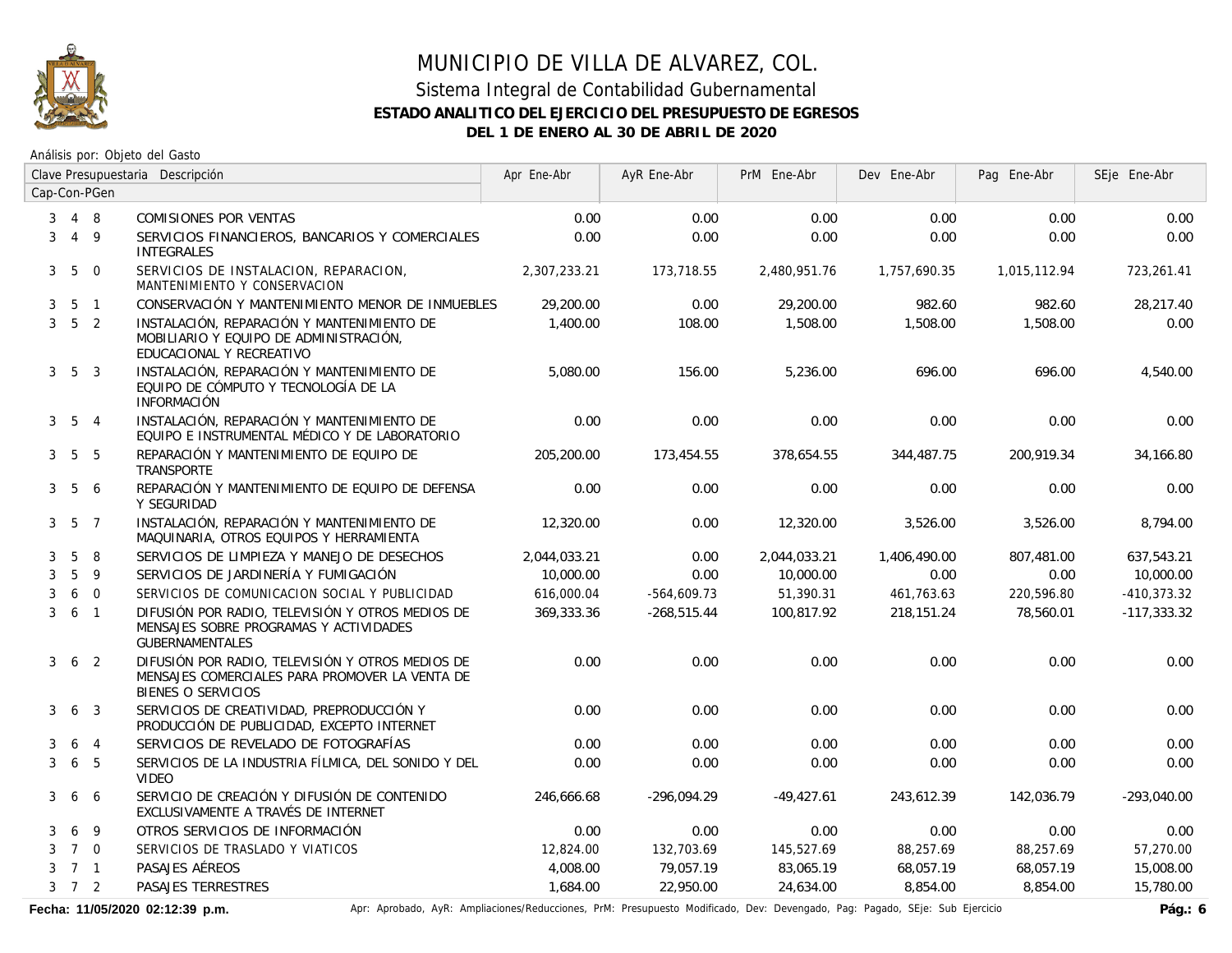

Análisis por: Objeto del Gasto

|                |                     |                         | Clave Presupuestaria Descripción                                                                 | Apr Ene-Abr   | AyR Ene-Abr  | PrM Ene-Abr   | Dev Ene-Abr   | Pag Ene-Abr   | SEje Ene-Abr |
|----------------|---------------------|-------------------------|--------------------------------------------------------------------------------------------------|---------------|--------------|---------------|---------------|---------------|--------------|
|                |                     | Cap-Con-PGen            |                                                                                                  |               |              |               |               |               |              |
|                | $3 \quad 7 \quad 3$ |                         | PASAJES MARÍTIMOS, LACUSTRES Y FLUVIALES                                                         | 0.00          | 0.00         | 0.00          | 0.00          | 0.00          | 0.00         |
|                | 7 <sub>4</sub>      |                         | <b>AUTOTRANSPORTE</b>                                                                            | 0.00          | 0.00         | 0.00          | 0.00          | 0.00          | 0.00         |
| 3              | $7^{\circ}$         | - 5                     | VIÁTICOS EN EL PAÍS                                                                              | 5,932.00      | 29,895.50    | 35,827.50     | 9,795.50      | 9,795.50      | 26,032.00    |
| 3              | $7^{\circ}$         | 6                       | VIÁTICOS EN EL EXTRANJERO                                                                        | 0.00          | 0.00         | 0.00          | 0.00          | 0.00          | 0.00         |
| 3              | 7 <sub>7</sub>      |                         | GASTOS DE INSTALACIÓN Y TRASLADO DE MENAJE                                                       | 0.00          | 0.00         | 0.00          | 0.00          | 0.00          | 0.00         |
| 3              | $7^{\circ}$         | -8                      | SERVICIOS INTEGRALES DE TRASLADO Y VIÁTICOS                                                      | 0.00          | 0.00         | 0.00          | 0.00          | 0.00          | 0.00         |
| 3              | $\overline{7}$      | 9                       | OTROS SERVICIOS DE TRASLADO Y HOSPEDAJE                                                          | 1,200.00      | 801.00       | 2,001.00      | 1,551.00      | 1,551.00      | 450.00       |
| 3              | 8                   | $\mathbf 0$             | SERVICIOS OFICIALES                                                                              | 110,533.32    | 0.00         | 110,533.32    | 30,387.60     | 23,938.00     | 80,145.72    |
| 3              | 8                   | $\overline{1}$          | <b>GASTOS DE CEREMONIAL</b>                                                                      | 0.00          | 0.00         | 0.00          | 0.00          | 0.00          | 0.00         |
| 3              | 8                   | $\overline{2}$          | GASTOS DE ORDEN SOCIAL Y CULTURAL                                                                | 104,533.32    | 0.00         | 104,533.32    | 30,387.60     | 23,938.00     | 74,145.72    |
| 3              | 8                   | $\overline{3}$          | CONGRESOS Y CONVENCIONES                                                                         | 0.00          | 0.00         | 0.00          | 0.00          | 0.00          | 0.00         |
| 3              | 8                   | $\overline{4}$          | <b>EXPOSICIONES</b>                                                                              | 6,000.00      | 0.00         | 6,000.00      | 0.00          | 0.00          | 6,000.00     |
| 3              | 8                   | 5                       | GASTOS DE REPRESENTACIÓN                                                                         | 0.00          | 0.00         | 0.00          | 0.00          | 0.00          | 0.00         |
| 3              | 9                   | $\overline{0}$          | OTROS SERVICIOS GENERALES                                                                        | 2,570,586.64  | 5,254,160.08 | 7,824,746.72  | 7,307,197.80  | 6,339,423.44  | 517,548.92   |
| 3              | 9 1                 |                         | SERVICIOS FUNERARIOS Y DE CEMENTERIOS                                                            | 0.00          | 0.00         | 0.00          | 0.00          | 0.00          | 0.00         |
| 3              | 9                   | $\overline{2}$          | <b>IMPUESTOS Y DERECHOS</b>                                                                      | 49,120.00     | 62,729.86    | 111,849.86    | 111,585.08    | 110,979.86    | 264.78       |
| 3              | 9                   | $\overline{3}$          | IMPUESTOS Y DERECHOS DE IMPORTACIÓN                                                              | 0.00          | 0.00         | 0.00          | 0.00          | 0.00          | 0.00         |
| 3              | 9                   | $\overline{4}$          | SENTENCIAS Y RESOLUCIONES POR AUTORIDAD<br><b>COMPETENTE</b>                                     | 620,000.00    | 4,002,929.56 | 4,622,929.56  | 4,442,547.55  | 4,359,282.25  | 180,382.01   |
| 3              | 9                   | 5                       | PENAS, MULTAS, ACCESORIOS Y ACTUALIZACIONES                                                      | 511,666.64    | 1,479,897.65 | 1,991,564.29  | 1,869,161.33  | 1,869,161.33  | 122,402.96   |
| 3              | 9                   | 6                       | OTROS GASTOS POR RESPONSABILIDADES                                                               | 0.00          | 0.00         | 0.00          | 0.00          | 0.00          | 0.00         |
| 3              | 9 7                 |                         | <b>UTILIDADES</b>                                                                                | 0.00          | 0.00         | 0.00          | 0.00          | 0.00          | 0.00         |
| 3              | 9                   | - 8                     | IMPUESTO SOBRE NOMINAS Y OTROS QUE SE DERIVEN DE<br>UNA RELACION LABORAL                         | 1,376,000.00  | -287.510.99  | 1.088.489.01  | 883,903.84    | 0.00          | 204,585.17   |
| 3              | 9                   | 9                       | OTROS SERVICIOS GENERALES                                                                        | 13,800.00     | $-3,886.00$  | 9,914.00      | 0.00          | 0.00          | 9,914.00     |
| $\overline{4}$ | $0\quad 0$          |                         | TRANSFERENCIAS, ASIGNACIONES, SUBSIDIOS Y<br><b>OTRAS AYUDAS</b>                                 | 18,610,005.32 | 3,341,821.11 | 21,951,826.43 | 19,329,435.74 | 18,410,439.54 | 2,622,390.69 |
| 4              | $\overline{1}$      | $\overline{0}$          | TRANSFERENCIAS INTERNAS Y ASIGNACIONES AL<br>SECTOR PÚBLICO                                      | 6,283,333.32  | 822,769.36   | 7,106,102.68  | 6,718,358.83  | 6,718,358.83  | 387,743.85   |
|                | $1\quad1$           |                         | ASIGNACIONES PRESUPUESTARIAS AL PODER EJECUTIVO                                                  | 0.00          | 0.00         | 0.00          | 0.00          | 0.00          | 0.00         |
|                | $1\quad2$           |                         | ASIGNACIONES PRESUPUESTARIAS AL PODER<br>LEGISLATIVO                                             | 0.00          | 0.00         | 0.00          | 0.00          | 0.00          | 0.00         |
|                | $\overline{1}$      | $\overline{\mathbf{3}}$ | ASIGNACIONES PRESUPUESTARIAS AL PODER JUDICIAL                                                   | 0.00          | 0.00         | 0.00          | 0.00          | 0.00          | 0.00         |
| 4              | $1 \quad 4$         |                         | ASIGNACIONES PRESUPUESTARIAS A ÓRGANOS<br><b>AUTÓNOMOS</b>                                       | 6,283,333.32  | 822,769.36   | 7,106,102.68  | 6,718,358.83  | 6,718,358.83  | 387,743.85   |
|                | 4 1 5               |                         | TRANSFERENCIAS INTERNAS OTORGADAS A ENTIDADES<br>PARAESTATALES NO EMPRESARIALES Y NO FINANCIERAS | 0.00          | 0.00         | 0.00          | 0.00          | 0.00          | 0.00         |
|                | 4 1 6               |                         | TRANSFERENCIAS INTERNAS OTORGADAS A ENTIDADES                                                    | 0.00          | 0.00         | 0.00          | 0.00          | 0.00          | 0.00         |

Fecha: 11/05/2020 02:12:39 p.m. **Aprichationes/Reducciones, PrM: Presupuesto Modificado**, Dev: Devengado, Pag: Pagado, SEje: Sub Ejercicio Pág.: 7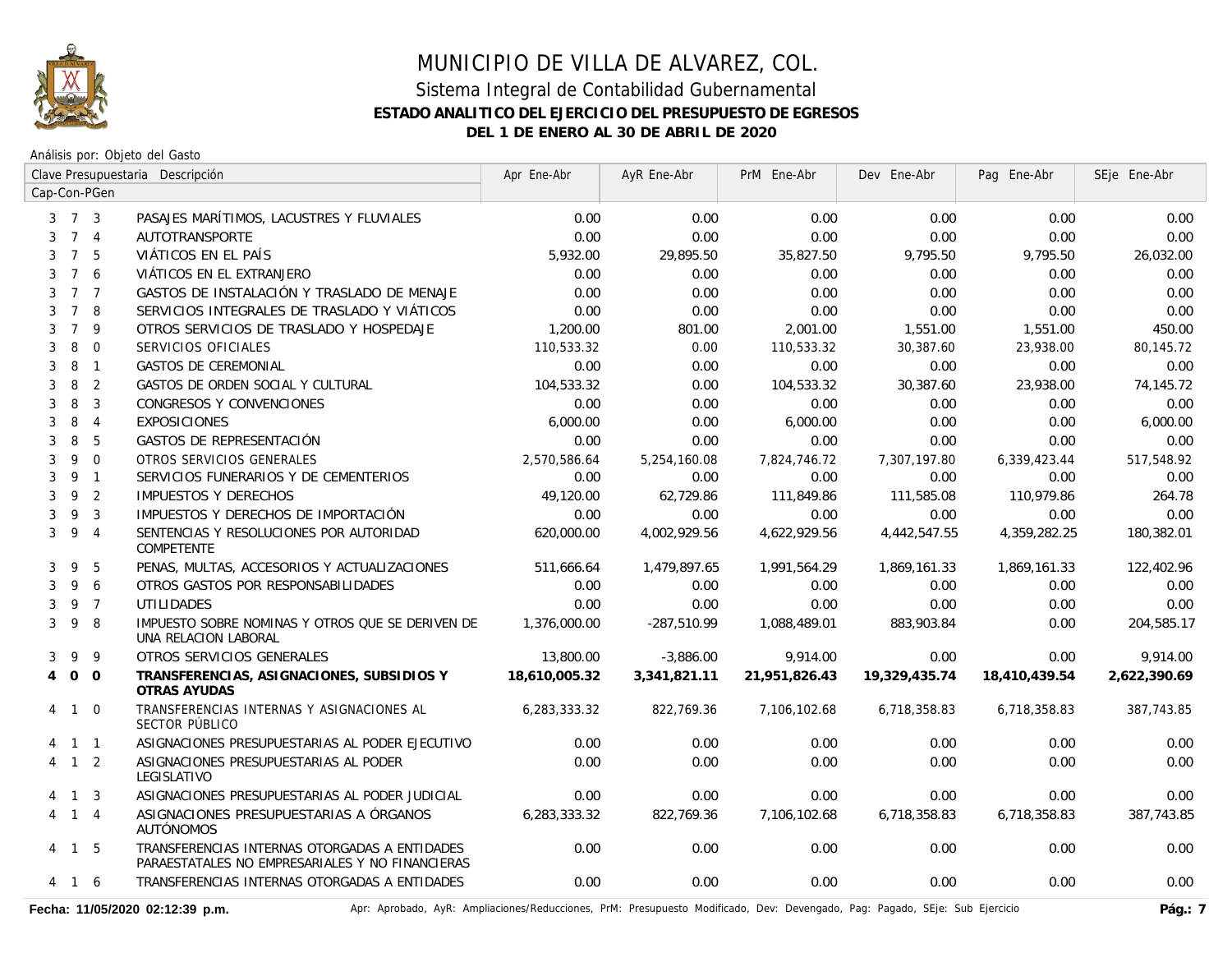

### MUNICIPIO DE VILLA DE ALVAREZ, COL. Sistema Integral de Contabilidad Gubernamental

#### **ESTADO ANALITICO DEL EJERCICIO DEL PRESUPUESTO DE EGRESOS**

**DEL 1 DE ENERO AL 30 DE ABRIL DE 2020**

Análisis por: Objeto del Gasto

|                             |                |                | Clave Presupuestaria Descripción                                                                      | Apr Ene-Abr | AyR Ene-Abr  | PrM Ene-Abr  | Dev Ene-Abr | Pag Ene-Abr | SEje Ene-Abr |
|-----------------------------|----------------|----------------|-------------------------------------------------------------------------------------------------------|-------------|--------------|--------------|-------------|-------------|--------------|
|                             |                | Cap-Con-PGen   |                                                                                                       |             |              |              |             |             |              |
|                             |                |                | PARAESTATALES EMPRESARIALES Y NO FINANCIERAS                                                          |             |              |              |             |             |              |
|                             | 4 1 7          |                | TRANSFERENCIAS INTERNAS OTORGADAS A<br>FIDEICOMISOS PÚBLICOS EMPRESARIALES Y NO<br><b>FINANCIEROS</b> | 0.00        | 0.00         | 0.00         | 0.00        | 0.00        | 0.00         |
|                             | 4 1 8          |                | TRANSFERENCIAS INTERNAS OTORGADAS A<br>INSTITUCIONES PARAESTATALES PÚBLICAS FINANCIERAS               | 0.00        | 0.00         | 0.00         | 0.00        | 0.00        | 0.00         |
|                             | 4 1 9          |                | TRANSFERENCIAS INTERNAS OTORGADAS A<br>FIDEICOMISOS PÚBLICOS FINANCIEROS                              | 0.00        | 0.00         | 0.00         | 0.00        | 0.00        | 0.00         |
| 4                           |                | $2 \quad 0$    | TRANSFERENCIAS AL RESTO DEL SECTOR PUBLICO                                                            | 0.00        | 0.00         | 0.00         | 0.00        | 0.00        | 0.00         |
| 4                           |                | $2 \quad 1$    | TRANSFERENCIAS OTORGADAS A ENTIDADES<br>PARAESTATALES NO EMPRESARIALES Y NO FINANCIERAS               | 0.00        | 0.00         | 0.00         | 0.00        | 0.00        | 0.00         |
|                             | $4$ 2 2        |                | TRANSFERENCIAS OTORGADAS PARA ENTIDADES<br>PARAESTATALES EMPRESARIALES Y NO FINANCIERAS               | 0.00        | 0.00         | 0.00         | 0.00        | 0.00        | 0.00         |
| 4                           |                | 2 3            | TRANSFERENCIAS OTORGADAS PARA INSTITUCIONES<br>PARAESTATALES PÚBLICAS FINANCIERAS                     | 0.00        | 0.00         | 0.00         | 0.00        | 0.00        | 0.00         |
|                             | 4 2 4          |                | TRANSFERENCIAS OTORGADAS A ENTIDADES<br>FEDERATIVAS Y MUNICIPIOS                                      | 0.00        | 0.00         | 0.00         | 0.00        | 0.00        | 0.00         |
| 4                           |                | 2 5            | TRANSFERENCIAS A FIDEICOMISOS DE ENTIDADES<br>FEDERATIVAS Y MUNICIPIOS                                | 0.00        | 0.00         | 0.00         | 0.00        | 0.00        | 0.00         |
| 4                           | 3              | $\mathbf 0$    | SUBSIDIOS Y SUBVENCIONES                                                                              | 0.00        | 0.00         | 0.00         | 0.00        | 0.00        | 0.00         |
| $\boldsymbol{\vartriangle}$ | 3              | $\overline{1}$ | SUBSIDIOS A LA PRODUCCIÓN                                                                             | 0.00        | 0.00         | 0.00         | 0.00        | 0.00        | 0.00         |
| 4                           | 3              | $\overline{2}$ | SUBSIDIOS A LA DISTRIBUCIÓN                                                                           | 0.00        | 0.00         | 0.00         | 0.00        | 0.00        | 0.00         |
| 4                           | $\mathbf{3}$   | $\overline{3}$ | SUBSIDIOS A LA INVERSIÓN                                                                              | 0.00        | 0.00         | 0.00         | 0.00        | 0.00        | 0.00         |
| 4                           | 3              | $\overline{4}$ | SUBSIDIOS A LA PRESTACIÓN DE SERVICIOS PÚBLICOS                                                       | 0.00        | 0.00         | 0.00         | 0.00        | 0.00        | 0.00         |
| 4                           | 3              | 5              | SUBSIDIOS PARA CUBRIR DIFERENCIALES DE TASAS DE<br><b>INTERÉS</b>                                     | 0.00        | 0.00         | 0.00         | 0.00        | 0.00        | 0.00         |
|                             | 3              | 6              | SUBSIDIOS A LA VIVIENDA                                                                               | 0.00        | 0.00         | 0.00         | 0.00        | 0.00        | 0.00         |
| 4                           | $\mathbf{3}$   | $\overline{7}$ | SUBVENCIONES AL CONSUMO                                                                               | 0.00        | 0.00         | 0.00         | 0.00        | 0.00        | 0.00         |
|                             | 3              | 8              | SUBSIDIOS A ENTIDADES FEDERATIVAS Y MUNICIPIOS                                                        | 0.00        | 0.00         | 0.00         | 0.00        | 0.00        | 0.00         |
|                             | 3              | 9              | OTROS SUBSIDIOS                                                                                       | 0.00        | 0.00         | 0.00         | 0.00        | 0.00        | 0.00         |
|                             | $\overline{4}$ | $\overline{0}$ | AYUDAS SOCIALES                                                                                       | 186,004.00  | 1,216,577.81 | 1,402,581.81 | 135,837.40  | 112,171.40  | 1,266,744.41 |
|                             |                | $4 \quad 1$    | AYUDAS SOCIALES A PERSONAS                                                                            | 110,000.00  | 1,033,244.48 | 1,143,244.48 | 35,505.40   | 35,505.40   | 1,107,739.08 |
| 4                           | 4              | $\overline{2}$ | BECAS Y OTRAS AYUDAS PARA PROGRAMAS DE<br>CAPACITACIÓN                                                | 4.00        | 135,000.00   | 135,004.00   | 0.00        | 0.00        | 135,004.00   |
|                             | $\overline{4}$ | $\overline{3}$ | AYUDAS SOCIALES A INSTITUCIONES DE ENSEÑANZA                                                          | 0.00        | 0.00         | 0.00         | 0.00        | 0.00        | 0.00         |
| 4                           | $\overline{4}$ | $\overline{4}$ | AYUDAS SOCIALES A ACTIVIDADES CIENTÍFICAS O<br>ACADÉMICAS                                             | 0.00        | 0.00         | 0.00         | 0.00        | 0.00        | 0.00         |
|                             | 4              | - 5            | AYUDAS SOCIALES A INSTITUCIONES SIN FINES DE LUCRO                                                    | 76,000.00   | 48,333,33    | 124,333.33   | 100.332.00  | 76.666.00   | 24,001.33    |
| 4                           | 4              | 6              | AYUDAS SOCIALES A COOPERATIVAS                                                                        | 0.00        | 0.00         | 0.00         | 0.00        | 0.00        | 0.00         |

Fecha: 11/05/2020 02:12:39 p.m. **Aprichationes/Reducciones, PrM: Presupuesto Modificado**, Dev: Devengado, Pag: Pagado, SEje: Sub Ejercicio Pág.: 8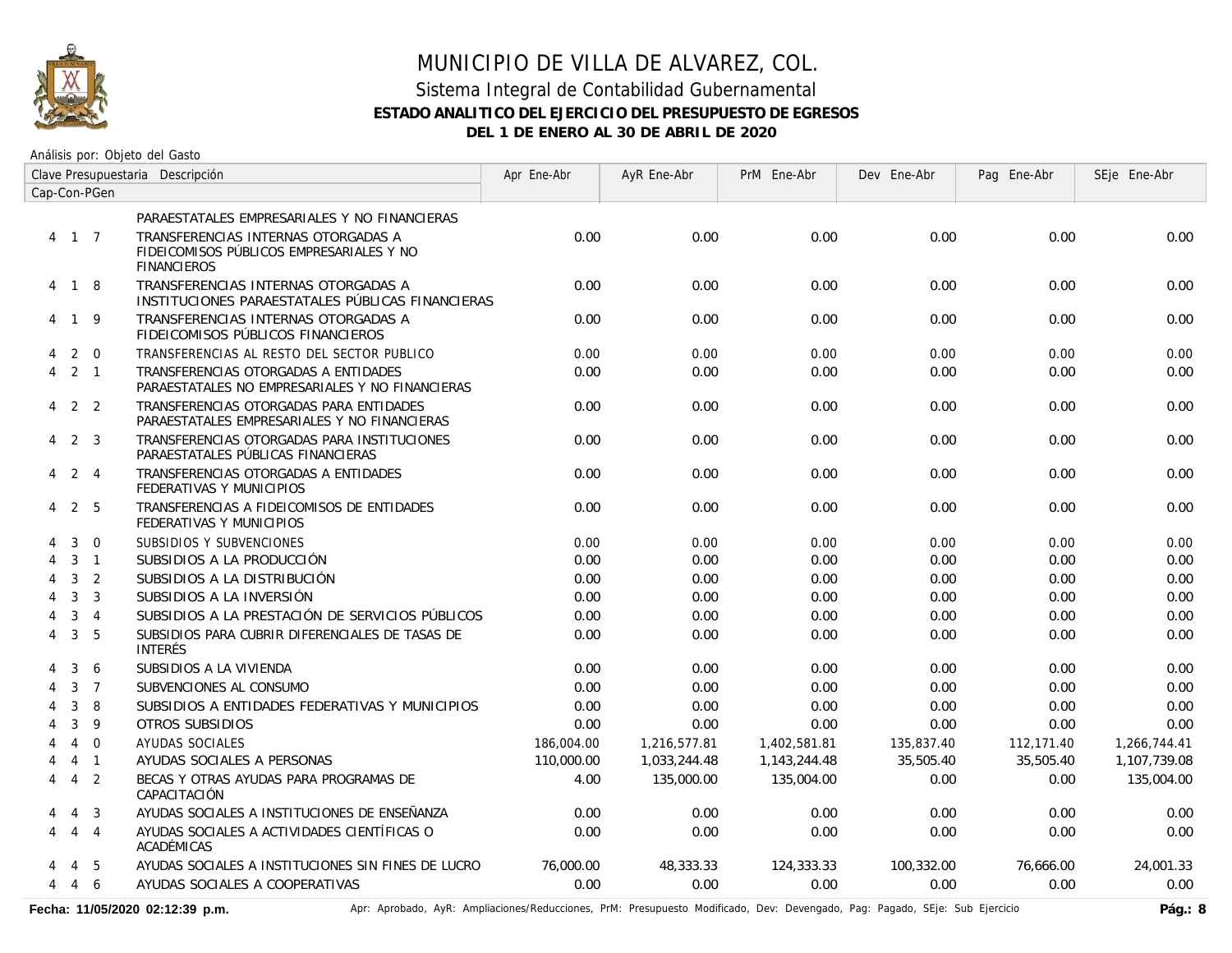

|   | Clave Presupuestaria Descripción |                |                                                                                                                  | Apr Ene-Abr   | AyR Ene-Abr  | PrM Ene-Abr   | Dev Ene-Abr   | Pag Ene-Abr   | SEje Ene-Abr |
|---|----------------------------------|----------------|------------------------------------------------------------------------------------------------------------------|---------------|--------------|---------------|---------------|---------------|--------------|
|   |                                  | Cap-Con-PGen   |                                                                                                                  |               |              |               |               |               |              |
| 4 | 4 7                              |                | AYUDAS SOCIALES A ENTIDADES DE INTERÉS PÚBLICO                                                                   | 0.00          | 0.00         | 0.00          | 0.00          | 0.00          | 0.00         |
| 4 | $\overline{4}$                   | -8             | AYUDAS POR DESASTRES NATURALES Y OTROS<br><b>SINIESTROS</b>                                                      | 0.00          | 0.00         | 0.00          | 0.00          | 0.00          | 0.00         |
| 4 | 5                                | $\Omega$       | PENSIONES Y JUBILACIONES                                                                                         | 12,140,668.00 | 1,302,473.94 | 13,443,141.94 | 12,475,239.51 | 11,579,909.31 | 967,902.43   |
| 4 | 5                                | $\overline{1}$ | <b>PENSIONES</b>                                                                                                 | 463,465.00    | 81,478.25    | 544,943.25    | 544,943.25    | 543,936.63    | 0.00         |
|   | 5                                | 2              | <b>JUBILACIONES</b>                                                                                              | 11,677,203.00 | 1,220,995.69 | 12,898,198.69 | 11,930,296.26 | 11,035,972.68 | 967,902.43   |
|   | 5                                | 9              | OTRAS PENSIONES Y JUBILACIONES                                                                                   | 0.00          | 0.00         | 0.00          | 0.00          | 0.00          | 0.00         |
| 4 | 6                                | $\Omega$       | TRANSFERENCIAS A FIDEICOMISOS, MANDATOS Y OTROS<br>ANALOGOS                                                      | 0.00          | 0.00         | 0.00          | 0.00          | 0.00          | 0.00         |
| 4 | 6                                | $\overline{1}$ | TRANSFERENCIAS A FIDEICOMISOS DEL PODER<br><b>EJECUTIVO</b>                                                      | 0.00          | 0.00         | 0.00          | 0.00          | 0.00          | 0.00         |
| 4 | 6                                | $\overline{2}$ | TRANSFERENCIAS A FIDEICOMISOS DEL PODER<br>LEGISLATIVO                                                           | 0.00          | 0.00         | 0.00          | 0.00          | 0.00          | 0.00         |
|   | 6                                | 3              | TRANSFERENCIAS A FIDEICOMISOS DEL PODER JUDICIAL                                                                 | 0.00          | 0.00         | 0.00          | 0.00          | 0.00          | 0.00         |
|   | 6                                | $\overline{4}$ | TRANSFERENCIAS A FIDEICOMISOS PÚBLICOS DE<br>ENTIDADES PARAESTATALES NO EMPRESARIALES Y NO<br><b>FINANCIERAS</b> | 0.00          | 0.00         | 0.00          | 0.00          | 0.00          | 0.00         |
| 4 | 6                                | -5             | TRANSFERENCIAS A FIDEICOMISOS PÚBLICOS DE<br>ENTIDADES PARAESTATALES EMPRESARIALES Y NO<br><b>FINANCIERAS</b>    | 0.00          | 0.00         | 0.00          | 0.00          | 0.00          | 0.00         |
| 4 | 6                                | -6             | TRANSFERENCIAS A FIDEICOMISOS DE INSTITUCIONES<br>PÚBLICAS FINANCIERAS                                           | 0.00          | 0.00         | 0.00          | 0.00          | 0.00          | 0.00         |
|   | 6                                | 9              | OTRAS TRANSFERENCIAS A FIDEICOMISOS                                                                              | 0.00          | 0.00         | 0.00          | 0.00          | 0.00          | 0.00         |
|   | $\overline{7}$                   | $\Omega$       | TRANSFERENCIAS A LA SEGURIDAD SOCIAL                                                                             | 0.00          | 0.00         | 0.00          | 0.00          | 0.00          | 0.00         |
|   |                                  | 7 <sub>1</sub> | TRANSFERENCIAS POR OBLIGACIÓN DE LEY                                                                             | 0.00          | 0.00         | 0.00          | 0.00          | 0.00          | 0.00         |
|   | 8                                | $\overline{0}$ | <b>DONATIVOS</b>                                                                                                 | 0.00          | 0.00         | 0.00          | 0.00          | 0.00          | 0.00         |
|   | 8                                | $\overline{1}$ | DONATIVOS A INSTITUCIONES SIN FINES DE LUCRO                                                                     | 0.00          | 0.00         | 0.00          | 0.00          | 0.00          | 0.00         |
| Δ | 8                                | 2              | DONATIVOS A ENTIDADES FEDERATIVAS                                                                                | 0.00          | 0.00         | 0.00          | 0.00          | 0.00          | 0.00         |
| 4 | 8                                | 3              | DONATIVOS A FIDEICOMISOS PRIVADOS                                                                                | 0.00          | 0.00         | 0.00          | 0.00          | 0.00          | 0.00         |
| 4 | 8                                | $\overline{4}$ | DONATIVOS A FIDEICOMISOS ESTATALES                                                                               | 0.00          | 0.00         | 0.00          | 0.00          | 0.00          | 0.00         |
| 4 | 8                                | 5              | DONATIVOS INTERNACIONALES                                                                                        | 0.00          | 0.00         | 0.00          | 0.00          | 0.00          | 0.00         |
| 4 | 9                                | $\overline{0}$ | TRANSFERENCIAS AL EXTERIOR                                                                                       | 0.00          | 0.00         | 0.00          | 0.00          | 0.00          | 0.00         |
| 4 | 9                                | $\overline{1}$ | TRANSFERENCIAS PARA GOBIERNOS EXTRANJEROS                                                                        | 0.00          | 0.00         | 0.00          | 0.00          | 0.00          | 0.00         |
| 4 | 9                                | 2              | TRANSFERENCIAS PARA ORGANISMOS INTERNACIONALES                                                                   | 0.00          | 0.00         | 0.00          | 0.00          | 0.00          | 0.00         |
| 4 | 9                                | 3              | TRANSFERENCIAS PARA EL SECTOR PRIVADO EXTERNO                                                                    | 0.00          | 0.00         | 0.00          | 0.00          | 0.00          | 0.00         |
| 5 | $\mathbf{O}$                     | $\overline{0}$ | BIENES MUEBLES, INMUEBLES E INTANGIBLES                                                                          | 130,666.72    | 5,858,369.00 | 5,989,035.72  | 2,095,120.00  | 2,085,920.00  | 3,893,915.72 |
| 5 | $\mathbf{1}$                     | $\Omega$       | MOBILIARIO Y EQUIPO DE ADMINISTRACION                                                                            | 66,666.72     | 114,202.00   | 180,868.72    | 81,780.00     | 81,780.00     | 99,088.72    |
| 5 | $1\quad1$                        |                | MUEBLES DE OFICINA Y ESTANTERÍA                                                                                  | 50,000.04     | 0.00         | 50,000.04     | 0.00          | 0.00          | 50,000.04    |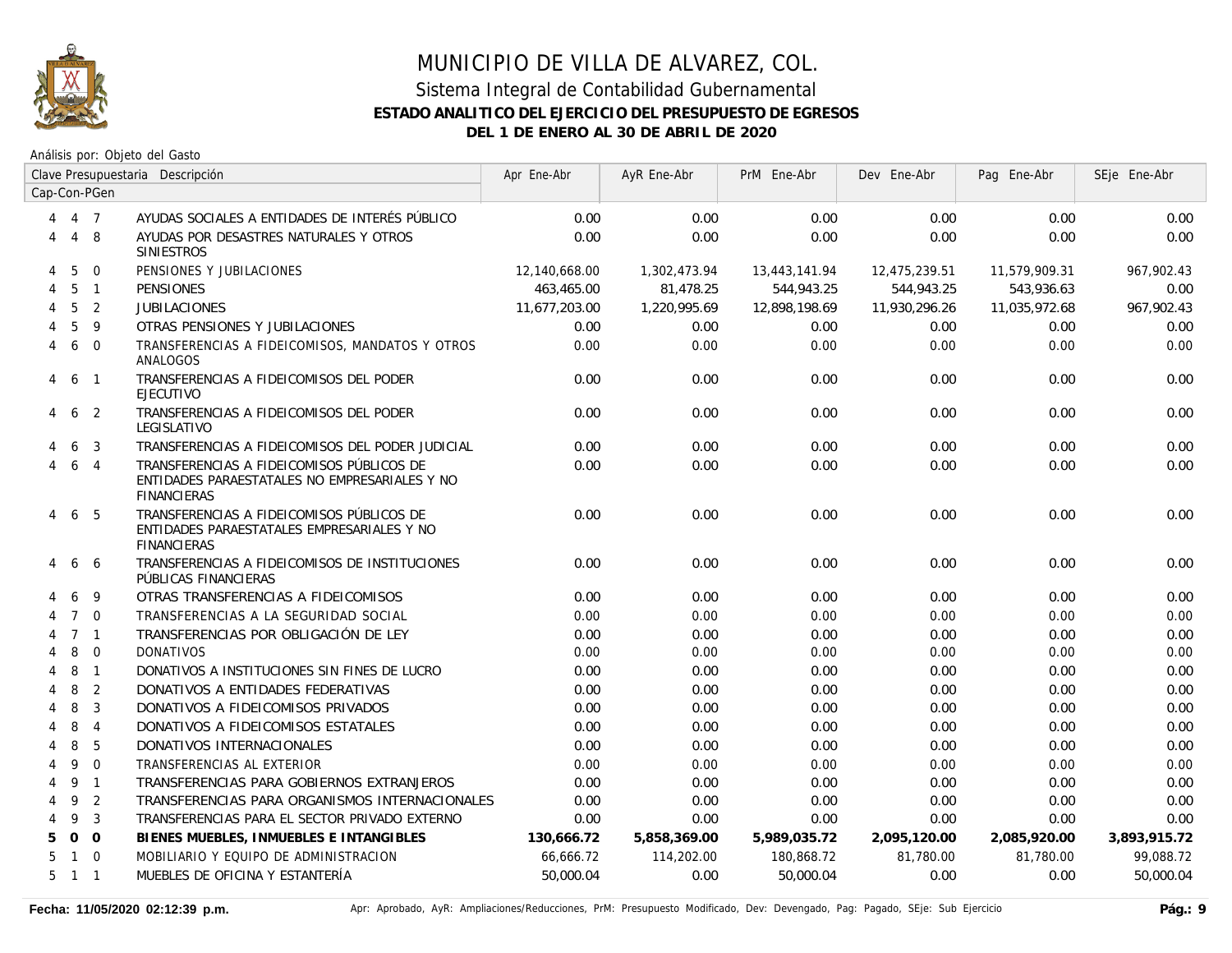

|    |                |                | Clave Presupuestaria Descripción                                                         | Apr Ene-Abr | AyR Ene-Abr  | PrM Ene-Abr  | Dev Ene-Abr | Pag Ene-Abr | SEje Ene-Abr |
|----|----------------|----------------|------------------------------------------------------------------------------------------|-------------|--------------|--------------|-------------|-------------|--------------|
|    |                | Cap-Con-PGen   |                                                                                          |             |              |              |             |             |              |
|    | $5$ 1 2        |                | MUEBLES, EXCEPTO DE OFICINA Y ESTANTERÍA                                                 | 0.00        | 0.00         | 0.00         | 0.00        | 0.00        | 0.00         |
| 5  | $1 \quad 3$    |                | BIENES ARTÍSTICOS, CULTURALES Y CIENTÍFICOS                                              | 0.00        | 0.00         | 0.00         | 0.00        | 0.00        | 0.00         |
| 5. | $1 \quad 4$    |                | OBJETOS DE VALOR                                                                         | 0.00        | 0.00         | 0.00         | 0.00        | 0.00        | 0.00         |
| 5  | $\overline{1}$ | - 5            | EQUIPO DE CÓMPUTO Y DE TECNOLOGÍAS DE LA<br><b>INFORMACIÓN</b>                           | 16,666.68   | 114,202.00   | 130,868.68   | 81,780.00   | 81,780.00   | 49,088.68    |
| 5  | $\mathbf{1}$   | 9              | OTROS MOBILIARIOS Y EQUIPOS DE ADMINISTRACIÓN                                            | 0.00        | 0.00         | 0.00         | 0.00        | 0.00        | 0.00         |
| 5  | 2              | $\overline{0}$ | MOBILIARIO Y EQUIPO EDUCACIONAL Y RECREATIVO                                             | 0.00        | 0.00         | 0.00         | 0.00        | 0.00        | 0.00         |
| 5  | 2 <sub>1</sub> |                | EQUIPOS Y APARATOS AUDIOVISUALES                                                         | 0.00        | 0.00         | 0.00         | 0.00        | 0.00        | 0.00         |
| 5  | 2 <sub>2</sub> |                | APARATOS DEPORTIVOS                                                                      | 0.00        | 0.00         | 0.00         | 0.00        | 0.00        | 0.00         |
| 5  | 2 <sup>3</sup> |                | CÁMARAS FOTOGRÁFICAS Y DE VIDEO                                                          | 0.00        | 0.00         | 0.00         | 0.00        | 0.00        | 0.00         |
| 5  | 2 <sup>9</sup> |                | OTRO MOBILIARIO Y EQUIPO EDUCACIONAL Y<br>RECREATIVO                                     | 0.00        | 0.00         | 0.00         | 0.00        | 0.00        | 0.00         |
| 5  | 3              | $\overline{0}$ | EQUIPO E INSTRUMENTAL MEDICO Y DE LABORATORIO                                            | 0.00        | 0.00         | 0.00         | 0.00        | 0.00        | 0.00         |
| 5  | $3 \quad 1$    |                | EQUIPO MÉDICO Y DE LABORATORIO                                                           | 0.00        | 0.00         | 0.00         | 0.00        | 0.00        | 0.00         |
| 5  | $\mathbf{3}$   | $\overline{2}$ | INSTRUMENTAL MÉDICO Y DE LABORATORIO                                                     | 0.00        | 0.00         | 0.00         | 0.00        | 0.00        | 0.00         |
| 5  | $\overline{4}$ | $\overline{0}$ | VEHICULOS Y EQUIPO DE TRANSPORTE                                                         | 0.00        | 3,250,327.40 | 3,250,327.40 | 0.00        | 0.00        | 3,250,327.40 |
| 5  | $\overline{4}$ | $\overline{1}$ | AUTOMOVILES Y EQUIPO TERRESTRE                                                           | 0.00        | 3,250,327.40 | 3,250,327.40 | 0.00        | 0.00        | 3,250,327.40 |
| 5  | $\overline{4}$ | 2              | CARROCERÍAS Y REMOLQUES                                                                  | 0.00        | 0.00         | 0.00         | 0.00        | 0.00        | 0.00         |
| 5  | $\overline{4}$ | 3              | EQUIPO AEROESPACIAL                                                                      | 0.00        | 0.00         | 0.00         | 0.00        | 0.00        | 0.00         |
| 5  | $\overline{4}$ | $\overline{4}$ | EQUIPO FERROVIARIO                                                                       | 0.00        | 0.00         | 0.00         | 0.00        | 0.00        | 0.00         |
| 5  | $\overline{4}$ | 5              | <b>EMBARCACIONES</b>                                                                     | 0.00        | 0.00         | 0.00         | 0.00        | 0.00        | 0.00         |
| 5  | $\overline{4}$ | 9              | OTROS EQUIPOS DE TRANSPORTE                                                              | 0.00        | 0.00         | 0.00         | 0.00        | 0.00        | 0.00         |
| 5  | 5              | $\Omega$       | EQUIPO DE DEFENSA Y SEGURIDAD                                                            | 0.00        | 0.00         | 0.00         | 0.00        | 0.00        | 0.00         |
| 5  | 5              | $\overline{1}$ | EQUIPO DE DEFENSA Y SEGURIDAD                                                            | 0.00        | 0.00         | 0.00         | 0.00        | 0.00        | 0.00         |
| 5  | 6              | $\overline{0}$ | MAQUINARIA, OTROS EQUIPOS Y HERRAMIENTAS                                                 | 64,000.00   | 493,839.60   | 557,839.60   | 13,340.00   | 4,140.00    | 544,499.60   |
| 5  | 6              | $\overline{1}$ | MAQUINARIA Y EQUIPO AGROPECUARIO                                                         | 0.00        | 0.00         | 0.00         | 0.00        | 0.00        | 0.00         |
| 5  | 6              | $\overline{2}$ | MAQUINARIA Y EQUIPO INDUSTRIAL                                                           | 0.00        | 0.00         | 0.00         | 0.00        | 0.00        | 0.00         |
| 5  | 6              | 3              | MAQUINARIA Y EQUIPO DE CONSTRUCCIÓN                                                      | 0.00        | 0.00         | 0.00         | 0.00        | 0.00        | 0.00         |
| 5  | 6              | $\overline{4}$ | SISTEMAS DE AIRE ACONDICIONADO, CALEFACCIÓN Y DE<br>REFRIGERACIÓN INDUSTRIAL Y COMERCIAL | 0.00        | 0.00         | 0.00         | 0.00        | 0.00        | 0.00         |
| 5  | 6              | 5              | EQUIPO DE COMUNICACIÓN Y TELECOMUNICACIÓN                                                | 0.00        | 493,839.60   | 493,839.60   | 0.00        | 0.00        | 493,839.60   |
| 5  | 6              | 6              | EQUIPOS DE GENERACIÓN ELÉCTRICA, APARATOS Y<br>ACCESORIOS ELÉCTRICOS                     | 0.00        | 0.00         | 0.00         | 0.00        | 0.00        | 0.00         |
| 5. | 6              | $\overline{7}$ | HERRAMIENTAS Y MÁQUINAS-HERRAMIENTA                                                      | 64,000.00   | 0.00         | 64,000.00    | 13,340.00   | 4,140.00    | 50,660.00    |
| 5. | 6              | -9             | OTROS EQUIPOS                                                                            | 0.00        | 0.00         | 0.00         | 0.00        | 0.00        | 0.00         |
| 5. | $\overline{7}$ | $\overline{0}$ | <b>ACTIVOS BIOLOGICOS</b>                                                                | 0.00        | 0.00         | 0.00         | 0.00        | 0.00        | 0.00         |
|    | 5 7 1          |                | <b>BOVINOS</b>                                                                           | 0.00        | 0.00         | 0.00         | 0.00        | 0.00        | 0.00         |
|    |                |                |                                                                                          |             |              |              |             |             |              |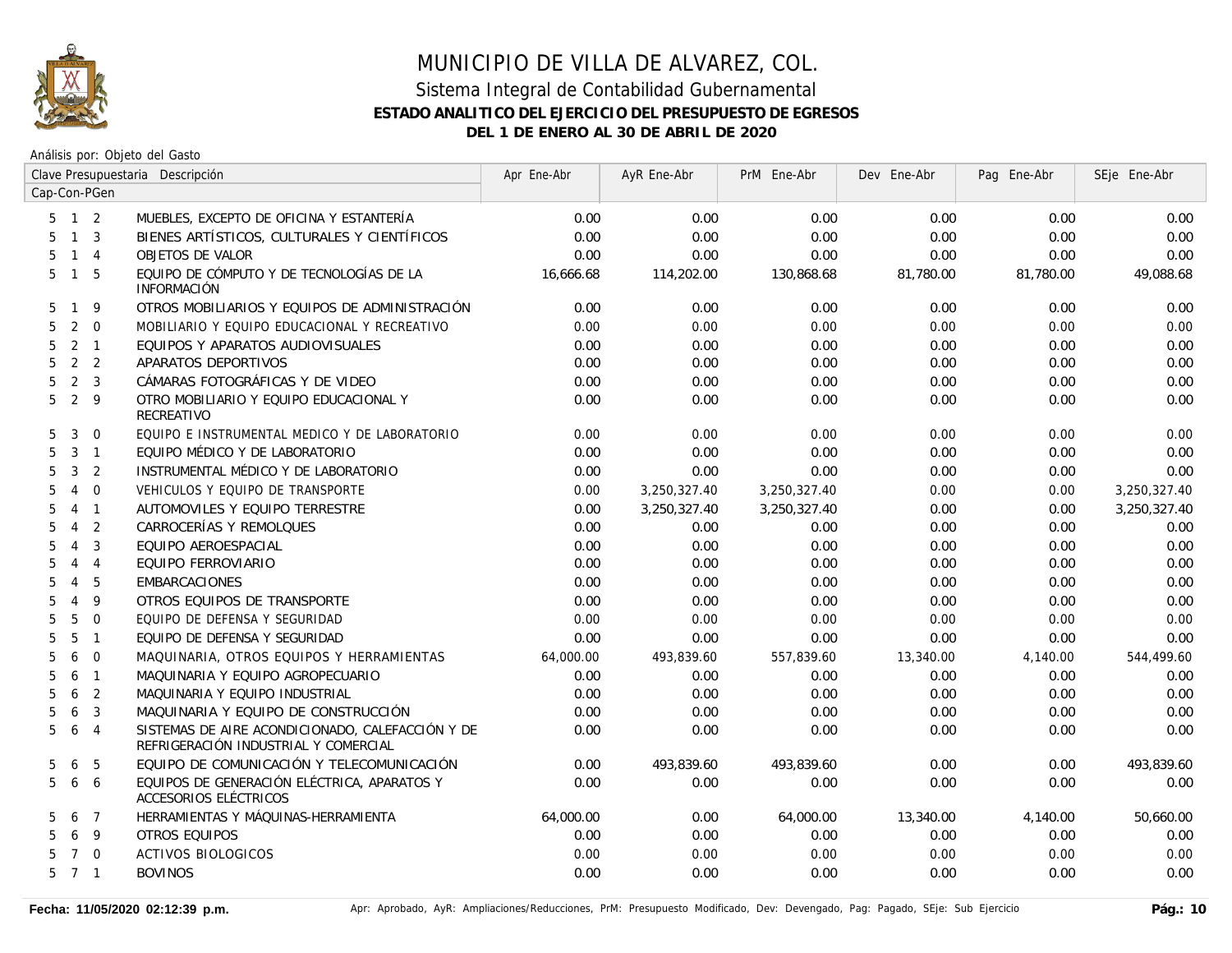

Análisis por: Objeto del Gasto

|                     |                | Clave Presupuestaria Descripción                                                                             | Apr Ene-Abr  | AyR Ene-Abr  | PrM Ene-Abr  | Dev Ene-Abr  | Pag Ene-Abr  | SEje Ene-Abr |
|---------------------|----------------|--------------------------------------------------------------------------------------------------------------|--------------|--------------|--------------|--------------|--------------|--------------|
| Cap-Con-PGen        |                |                                                                                                              |              |              |              |              |              |              |
| 5                   | 7 <sup>2</sup> | <b>PORCINOS</b>                                                                                              | 0.00         | 0.00         | 0.00         | 0.00         | 0.00         | 0.00         |
| $\overline{7}$<br>5 | 3              | AVES                                                                                                         | 0.00         | 0.00         | 0.00         | 0.00         | 0.00         | 0.00         |
| 5<br>$\overline{7}$ | $\overline{4}$ | OVINOS Y CAPRINOS                                                                                            | 0.00         | 0.00         | 0.00         | 0.00         | 0.00         | 0.00         |
| $\overline{7}$<br>5 | 5              | PECES Y ACUICULTURA                                                                                          | 0.00         | 0.00         | 0.00         | 0.00         | 0.00         | 0.00         |
| 5<br>$\overline{7}$ | 6              | <b>EQUINOS</b>                                                                                               | 0.00         | 0.00         | 0.00         | 0.00         | 0.00         | 0.00         |
| 5<br>$\overline{7}$ | $\overline{7}$ | ESPECIES MENORES Y DE ZOOLÓGICO                                                                              | 0.00         | 0.00         | 0.00         | 0.00         | 0.00         | 0.00         |
| 5<br>$\overline{7}$ | 8              | ARBOLES Y PLANTAS                                                                                            | 0.00         | 0.00         | 0.00         | 0.00         | 0.00         | 0.00         |
| $\overline{7}$<br>5 | 9              | OTROS ACTIVOS BIOLÓGICOS                                                                                     | 0.00         | 0.00         | 0.00         | 0.00         | 0.00         | 0.00         |
| 5<br>8              | $\mathbf 0$    | <b>BIENES INMUEBLES</b>                                                                                      | 0.00         | 2,000,000.00 | 2,000,000.00 | 2,000,000.00 | 2,000,000.00 | 0.00         |
| 5<br>8              | $\overline{1}$ | <b>TERRENOS</b>                                                                                              | 0.00         | 0.00         | 0.00         | 0.00         | 0.00         | 0.00         |
| 5<br>8              | 2              | <b>VIVIENDAS</b>                                                                                             | 0.00         | 0.00         | 0.00         | 0.00         | 0.00         | 0.00         |
| 8<br>5              | 3              | EDIFICIOS NO RESIDENCIALES                                                                                   | 0.00         | 2,000,000.00 | 2,000,000.00 | 2,000,000.00 | 2,000,000.00 | 0.00         |
| 5<br>8              | 9              | <b>OTROS BIENES INMUEBLES</b>                                                                                | 0.00         | 0.00         | 0.00         | 0.00         | 0.00         | 0.00         |
| 5<br>9              | $\Omega$       | <b>ACTIVOS INTANGIBLES</b>                                                                                   | 0.00         | 0.00         | 0.00         | 0.00         | 0.00         | 0.00         |
| 5<br>9              | $\overline{1}$ | SOFTWARE                                                                                                     | 0.00         | 0.00         | 0.00         | 0.00         | 0.00         | 0.00         |
| 5<br>9              | 2              | <b>PATENTES</b>                                                                                              | 0.00         | 0.00         | 0.00         | 0.00         | 0.00         | 0.00         |
| 5<br>9              | 3              | <b>MARCAS</b>                                                                                                | 0.00         | 0.00         | 0.00         | 0.00         | 0.00         | 0.00         |
| 5<br>9              | $\overline{4}$ | <b>DERECHOS</b>                                                                                              | 0.00         | 0.00         | 0.00         | 0.00         | 0.00         | 0.00         |
| 9<br>5              | 5              | CONCESIONES                                                                                                  | 0.00         | 0.00         | 0.00         | 0.00         | 0.00         | 0.00         |
| 5<br>9              | 6              | <b>FRANQUICIAS</b>                                                                                           | 0.00         | 0.00         | 0.00         | 0.00         | 0.00         | 0.00         |
| 5<br>9              | $\overline{7}$ | LICENCIAS INFORMÁTICAS E INTELECTUALES                                                                       | 0.00         | 0.00         | 0.00         | 0.00         | 0.00         | 0.00         |
| 5<br>9              | 8              | LICENCIAS INDUSTRIALES, COMERCIALES Y OTRAS                                                                  | 0.00         | 0.00         | 0.00         | 0.00         | 0.00         | 0.00         |
| 5<br>9              | 9              | OTROS ACTIVOS INTANGIBLES                                                                                    | 0.00         | 0.00         | 0.00         | 0.00         | 0.00         | 0.00         |
| 0<br>6              | $\overline{O}$ | <b>INVERSION PUBLICA</b>                                                                                     | 5,869,366.32 | 0.00         | 5,869,366.32 | 0.00         | 0.00         | 5,869,366.32 |
| $\mathbf{1}$<br>6   | $\mathbf{0}$   | OBRA PUBLICA EN BIENES DE DOMINIO PUBLICO                                                                    | 5,869,366.32 | 0.00         | 5,869,366.32 | 0.00         | 0.00         | 5,869,366.32 |
| $\mathbf{1}$<br>6   | $\overline{1}$ | EDIFICACIÓN HABITACIONAL                                                                                     | 0.00         | 0.00         | 0.00         | 0.00         | 0.00         | 0.00         |
| $\mathbf{1}$<br>6   | 2              | EDIFICACIÓN NO HABITACIONAL                                                                                  | 0.00         | 0.00         | 0.00         | 0.00         | 0.00         | 0.00         |
| $\mathbf{1}$<br>6   | $\overline{3}$ | CONSTRUCCIÓN DE OBRAS PARA EL ABASTECIMIENTO DE<br>AGUA, PETRÓLEO, GAS, ELECTRICIDAD Y<br>TELECOMUNICACIONES | 0.00         | 0.00         | 0.00         | 0.00         | 0.00         | 0.00         |
| 6<br>$\mathbf{1}$   | $\overline{4}$ | DIVISIÓN DE TERRENOS Y CONSTRUCCIÓN DE OBRAS DE<br><b>URBANIZACIÓN</b>                                       | 5,869,366.32 | 0.00         | 5,869,366.32 | 0.00         | 0.00         | 5,869,366.32 |
| $\overline{1}$<br>6 | -5             | CONSTRUCCIÓN DE VÍAS DE COMUNICACIÓN                                                                         | 0.00         | 0.00         | 0.00         | 0.00         | 0.00         | 0.00         |
| $\overline{1}$<br>6 | 6              | OTRAS CONSTRUCCIONES DE INGENIERÍA CIVIL U OBRA<br><b>PESADA</b>                                             | 0.00         | 0.00         | 0.00         | 0.00         | 0.00         | 0.00         |
| 6                   | $1 \quad 7$    | INSTALACIONES Y EQUIPAMIENTO EN CONSTRUCCIONES                                                               | 0.00         | 0.00         | 0.00         | 0.00         | 0.00         | 0.00         |
| 6<br>$\overline{1}$ | 9              | TRABAJOS DE ACABADOS EN EDIFICACIONES Y OTROS<br>TRABAJOS ESPECIALIZADOS                                     | 0.00         | 0.00         | 0.00         | 0.00         | 0.00         | 0.00         |

Fecha: 11/05/2020 02:12:39 p.m. **Aprical Apricationes/Reducciones, PrM: Presupuesto Modificado**, Dev: Devengado, Pag: Pagado, SEje: Sub Ejercicio Pág.: 11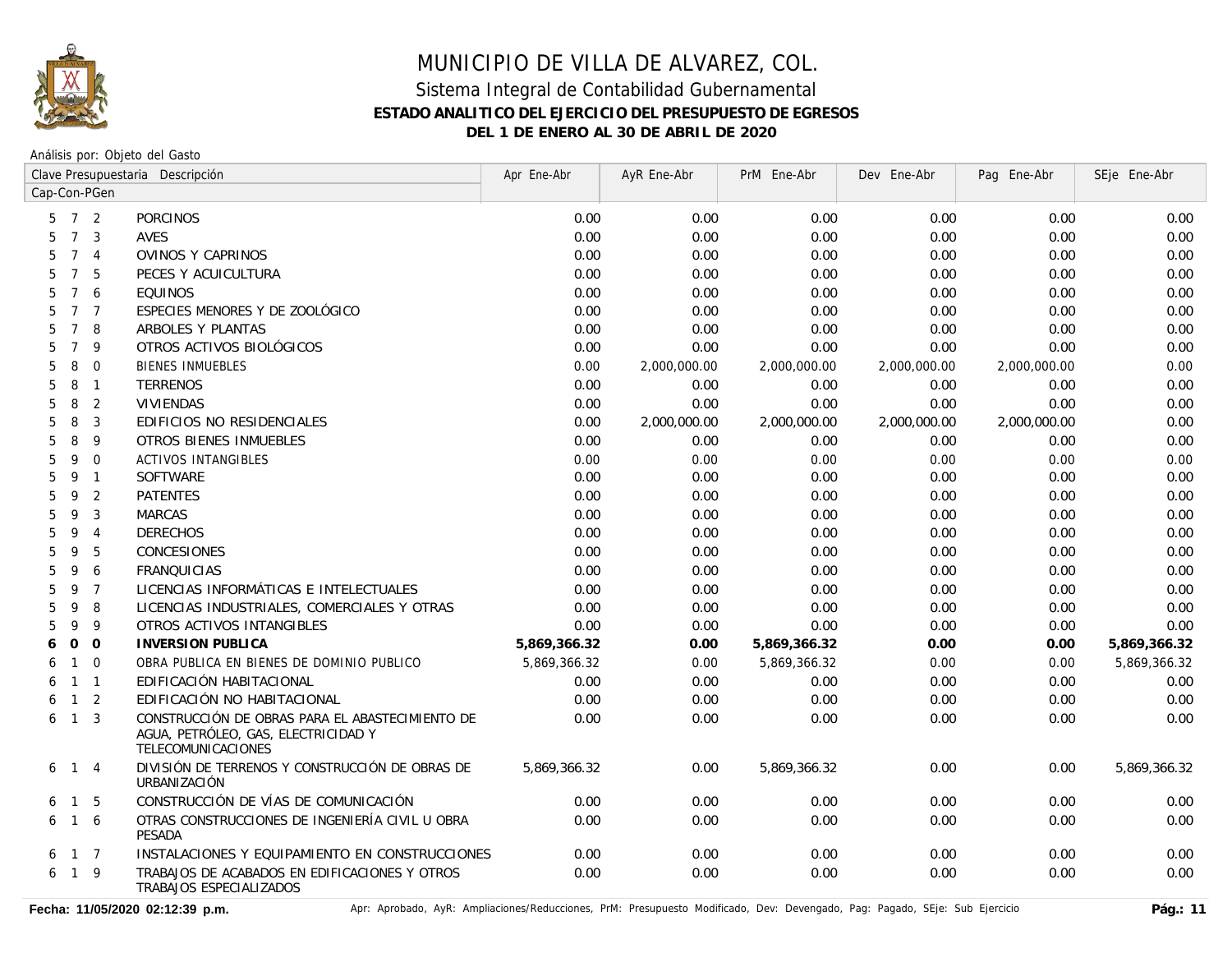

#### Sistema Integral de Contabilidad Gubernamental **ESTADO ANALITICO DEL EJERCICIO DEL PRESUPUESTO DE EGRESOS DEL 1 DE ENERO AL 30 DE ABRIL DE 2020**

Análisis por: Objeto del Gasto

|             |                     | Clave Presupuestaria Descripción |                                                                                                                                          | Apr Ene-Abr  | AyR Ene-Abr  | PrM Ene-Abr  | Dev Ene-Abr | Pag Ene-Abr | SEje Ene-Abr |
|-------------|---------------------|----------------------------------|------------------------------------------------------------------------------------------------------------------------------------------|--------------|--------------|--------------|-------------|-------------|--------------|
|             |                     | Cap-Con-PGen                     |                                                                                                                                          |              |              |              |             |             |              |
|             | $6\quad 2\quad 0$   |                                  | OBRA PUBLICA EN BIENES PROPIOS                                                                                                           | 0.00         | 0.00         | 0.00         | 0.00        | 0.00        | 0.00         |
| 6           |                     | $2 \quad 1$                      | EDIFICACIÓN HABITACIONAL                                                                                                                 | 0.00         | 0.00         | 0.00         | 0.00        | 0.00        | 0.00         |
| 6           |                     | 2 <sub>2</sub>                   | EDIFICACIÓN NO HABITACIONAL                                                                                                              | 0.00         | 0.00         | 0.00         | 0.00        | 0.00        | 0.00         |
| 6           |                     | $2 \quad 3$                      | CONSTRUCCIÓN DE OBRAS PARA EL ABASTECIMIENTO DE<br>AGUA, PETRÓLEO, GAS, ELECTRICIDAD Y<br>TELECOMUNICACIONES                             | 0.00         | 0.00         | 0.00         | 0.00        | 0.00        | 0.00         |
|             | $6 \t2 \t4$         |                                  | DIVISIÓN DE TERRENOS Y CONSTRUCCIÓN DE OBRAS DE<br>URBANIZACIÓN                                                                          | 0.00         | 0.00         | 0.00         | 0.00        | 0.00        | 0.00         |
| 6           |                     | 2 5                              | CONSTRUCCIÓN DE VÍAS DE COMUNICACIÓN                                                                                                     | 0.00         | 0.00         | 0.00         | 0.00        | 0.00        | 0.00         |
| 6           |                     | $2\overline{6}$                  | OTRAS CONSTRUCCIONES DE INGENIERÍA CIVIL U OBRA<br>PESADA                                                                                | 0.00         | 0.00         | 0.00         | 0.00        | 0.00        | 0.00         |
| 6           |                     | 2 7                              | INSTALACIONES Y EQUIPAMIENTO EN CONSTRUCCIONES                                                                                           | 0.00         | 0.00         | 0.00         | 0.00        | 0.00        | 0.00         |
| 6           | 2 9                 |                                  | TRABAJOS DE ACABADOS EN EDIFICACIONES Y OTROS<br>TRABAJOS ESPECIALIZADOS                                                                 | 0.00         | 0.00         | 0.00         | 0.00        | 0.00        | 0.00         |
| 6           | 3 <sup>1</sup>      | $\overline{0}$                   | PROYECTOS PRODUCTIVOS Y ACCIONES DE FOMENTO                                                                                              | 0.00         | 0.00         | 0.00         | 0.00        | 0.00        | 0.00         |
|             | 631                 |                                  | ESTUDIOS, FORMULACIÓN Y EVALUACIÓN DE PROYECTOS<br>PRODUCTIVOS NO INCLUIDOS EN CONCEPTOS<br>ANTERIORES DE ESTE CAPÍTULO                  | 0.00         | 0.00         | 0.00         | 0.00        | 0.00        | 0.00         |
|             | $6 \t3 \t2$         |                                  | EJECUCIÓN DE PROYECTOS PRODUCTIVOS NO INCLUIDOS<br>EN CONCEPTOS ANTERIORES DE ESTE CAPÍTULO                                              | 0.00         | 0.00         | 0.00         | 0.00        | 0.00        | 0.00         |
| $7^{\circ}$ |                     | $0\quad 0$                       | INVERSIONES FINANCIERAS Y OTRAS PROVISIONES                                                                                              | 1,666,666.68 | 2,047,893.40 | 3,714,560.08 | 0.00        | 0.00        | 3,714,560.08 |
|             | $7\quad1\quad0$     |                                  | INVERSIONES PARA EL FOMENTO DE ACTIVIDADES<br><b>PRODUCTIVAS</b>                                                                         | 0.00         | 0.00         | 0.00         | 0.00        | 0.00        | 0.00         |
|             | $7$ 1 1             |                                  | CRÉDITOS OTORGADOS POR ENTIDADES FEDERATIVAS Y<br>MUNICIPIOS AL SECTOR SOCIAL Y PRIVADO PARA EL<br>FOMENTO DE ACTIVIDADES PRODUCTIVAS    | 0.00         | 0.00         | 0.00         | 0.00        | 0.00        | 0.00         |
|             | $7 \quad 1 \quad 2$ |                                  | CRÉDITOS OTORGADOS POR LAS ENTIDADES<br>FEDERATIVAS A MUNICIPIOS PARA EL FOMENTO DE<br><b>ACTIVIDADES PRODUCTIVAS</b>                    | 0.00         | 0.00         | 0.00         | 0.00        | 0.00        | 0.00         |
|             | $7 2 0$             |                                  | ACCIONES Y PARTICIPACIONES DE CAPITAL                                                                                                    | 0.00         | 0.00         | 0.00         | 0.00        | 0.00        | 0.00         |
|             | $7 \quad 2 \quad 1$ |                                  | ACCIONES Y PARTICIPACIONES DE CAPITAL EN<br>ENTIDADES PARAESTATALES NO EMPRESARIALES Y NO<br>FINANCIERAS CON FINES DE POLÍTICA ECONÓMICA | 0.00         | 0.00         | 0.00         | 0.00        | 0.00        | 0.00         |
|             | $722$               |                                  | ACCIONES Y PARTICIPACIONES DE CAPITAL EN<br>ENTIDADES PARAESTATALES EMPRESARIALES Y NO<br>FINANCIERAS CON FINES DE POLÍTICA ECONÓMICA    | 0.00         | 0.00         | 0.00         | 0.00        | 0.00        | 0.00         |
|             | $7\quad 2\quad 3$   |                                  | ACCIONES Y PARTICIPACIONES DE CAPITAL EN<br>INSTITUCIONES PARAESTATALES PÚBLICAS FINANCIERAS<br>CON FINES DE POLÍTICA ECONÓMICA          | 0.00         | 0.00         | 0.00         | 0.00        | 0.00        | 0.00         |
|             | $7 \quad 2 \quad 4$ |                                  | ACCIONES Y PARTICIPACIONES DE CAPITAL EN EL                                                                                              | 0.00         | 0.00         | 0.00         | 0.00        | 0.00        | 0.00         |

Fecha: 11/05/2020 02:12:39 p.m. **Aprical Aprical Agrical AyR: Ampliaciones/Reducciones, PrM: Presupuesto Modificado, Dev: Devengado, Pag: Pagado, SEje: Sub Ejercicio Pág.: 12**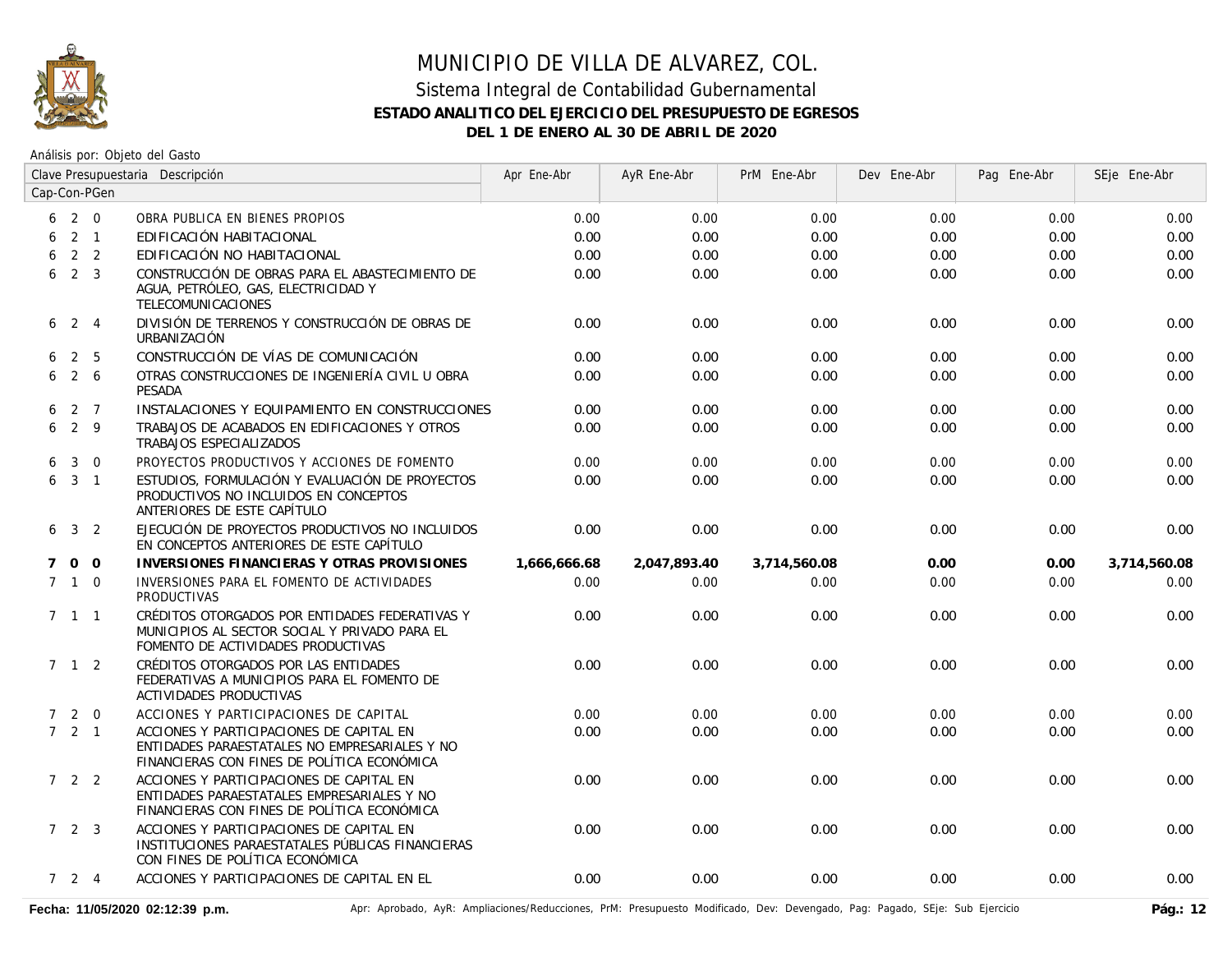

#### Sistema Integral de Contabilidad Gubernamental **ESTADO ANALITICO DEL EJERCICIO DEL PRESUPUESTO DE EGRESOS DEL 1 DE ENERO AL 30 DE ABRIL DE 2020**

Análisis por: Objeto del Gasto

| Clave Presupuestaria Descripción |                     |                |                                                                                                                          | Apr Ene-Abr | AyR Ene-Abr | PrM Ene-Abr | Dev Ene-Abr | Pag Ene-Abr | SEje Ene-Abr |
|----------------------------------|---------------------|----------------|--------------------------------------------------------------------------------------------------------------------------|-------------|-------------|-------------|-------------|-------------|--------------|
| Cap-Con-PGen                     |                     |                |                                                                                                                          |             |             |             |             |             |              |
|                                  |                     |                | SECTOR PRIVADO CON FINES DE POLÍTICA ECONÓMICA                                                                           |             |             |             |             |             |              |
|                                  | 725                 |                | ACCIONES Y PARTICIPACIONES DE CAPITAL EN<br>ORGANISMOS INTERNACIONALES CON FINES DE<br>POLÍTICA ECONÓMICA                | 0.00        | 0.00        | 0.00        | 0.00        | 0.00        | 0.00         |
|                                  | 726                 |                | ACCIONES Y PARTICIPACIONES DE CAPITAL EN EL<br>SECTOR EXTERNO CON FINES DE POLÍTICA ECONÓMICA                            | 0.00        | 0.00        | 0.00        | 0.00        | 0.00        | 0.00         |
|                                  | 7 2 7               |                | ACCIONES Y PARTICIPACIONES DE CAPITAL EN EL<br>SECTOR PÚBLICO CON FINES DE GESTIÓN DE LIQUIDEZ                           | 0.00        | 0.00        | 0.00        | 0.00        | 0.00        | 0.00         |
|                                  | 728                 |                | ACCIONES Y PARTICIPACIONES DE CAPITAL EN EL<br>SECTOR PRIVADO CON FINES DE GESTIÓN DE LIQUIDEZ                           | 0.00        | 0.00        | 0.00        | 0.00        | 0.00        | 0.00         |
|                                  | 729                 |                | ACCIONES Y PARTICIPACIONES DE CAPITAL EN EL<br>SECTOR EXTERNO CON FINES DE GESTIÓN DE LIQUIDEZ                           | 0.00        | 0.00        | 0.00        | 0.00        | 0.00        | 0.00         |
| $7^{\circ}$                      | 3                   | $\Omega$       | COMPRA DE TITULOS Y VALORES                                                                                              | 0.00        | 0.00        | 0.00        | 0.00        | 0.00        | 0.00         |
| $7^{\circ}$                      |                     | $3 \quad 1$    | <b>BONOS</b>                                                                                                             | 0.00        | 0.00        | 0.00        | 0.00        | 0.00        | 0.00         |
|                                  | $7 \quad 3 \quad 2$ |                | VALORES REPRESENTATIVOS DE DEUDA ADQUIRIDOS<br>CON FINES DE POLÍTICA ECONÓMICA                                           | 0.00        | 0.00        | 0.00        | 0.00        | 0.00        | 0.00         |
|                                  | 7 <sup>3</sup>      | 3              | VALORES REPRESENTATIVOS DE DEUDA ADQUIRIDOS<br>CON FINES DE GESTIÓN DE LIQUIDEZ                                          | 0.00        | 0.00        | 0.00        | 0.00        | 0.00        | 0.00         |
|                                  | $\mathbf{3}$<br>7   | $\overline{4}$ | OBLIGACIONES NEGOCIABLES ADQUIRIDAS CON FINES DE<br>POLÍTICA ECONÓMICA                                                   | 0.00        | 0.00        | 0.00        | 0.00        | 0.00        | 0.00         |
|                                  | $7 \quad 3 \quad 5$ |                | OBLIGACIONES NEGOCIABLES ADQUIRIDAS CON FINES DE<br>GESTIÓN DE LIQUIDEZ                                                  | 0.00        | 0.00        | 0.00        | 0.00        | 0.00        | 0.00         |
| $7^{\circ}$                      | $\mathbf{3}$        | 9              | <b>OTROS VALORES</b>                                                                                                     | 0.00        | 0.00        | 0.00        | 0.00        | 0.00        | 0.00         |
| $\mathcal{I}$                    |                     | 4 0            | <b>CONCESION DE PRESTAMOS</b>                                                                                            | 0.00        | 0.00        | 0.00        | 0.00        | 0.00        | 0.00         |
|                                  | 741                 |                | CONCESIÓN DE PRÉSTAMOS A ENTIDADES<br>PARAESTATALES NO EMPRESARIALES Y NO FINANCIERAS<br>CON FINES DE POLÍTICA ECONÓMICA | 0.00        | 0.00        | 0.00        | 0.00        | 0.00        | 0.00         |
| $7^{\circ}$                      |                     | 4 2            | CONCESIÓN DE PRÉSTAMOS A ENTIDADES<br>PARAESTATALES EMPRESARIALES Y NO FINANCIERAS<br>CON FINES DE POLÍTICA ECONÓMICA    | 0.00        | 0.00        | 0.00        | 0.00        | 0.00        | 0.00         |
|                                  | 743                 |                | CONCESIÓN DE PRÉSTAMOS A INSTITUCIONES<br>PARAESTATALES PÚBLICAS FINANCIERAS CON FINES DE<br>POLÍTICA ECONÓMICA          | 0.00        | 0.00        | 0.00        | 0.00        | 0.00        | 0.00         |
| 7                                |                     | $4 \quad 4$    | CONCESIÓN DE PRÉSTAMOS A ENTIDADES FEDERATIVAS<br>Y MUNICIPIOS CON FINES DE POLÍTICA ECONÓMICA                           | 0.00        | 0.00        | 0.00        | 0.00        | 0.00        | 0.00         |
|                                  | 7 4 5               |                | CONCESIÓN DE PRÉSTAMOS AL SECTOR PRIVADO CON<br>FINES DE POLÍTICA ECONÓMICA                                              | 0.00        | 0.00        | 0.00        | 0.00        | 0.00        | 0.00         |
| 7 <sup>7</sup>                   |                     | 4 6            | CONCESIÓN DE PRÉSTAMOS AL SECTOR EXTERNO CON<br>FINES DE POLÍTICA ECONÓMICA                                              | 0.00        | 0.00        | 0.00        | 0.00        | 0.00        | 0.00         |
|                                  | 7 4 7               |                | CONCESIÓN DE PRÉSTAMOS AL SECTOR PÚBLICO CON                                                                             | 0.00        | 0.00        | 0.00        | 0.00        | 0.00        | 0.00         |

Fecha: 11/05/2020 02:12:39 p.m. **Aprical Aprical Agrical AyR: Ampliaciones/Reducciones, PrM: Presupuesto Modificado, Dev: Devengado, Pag: Pagado, SEje: Sub Ejercicio Pág.: 13**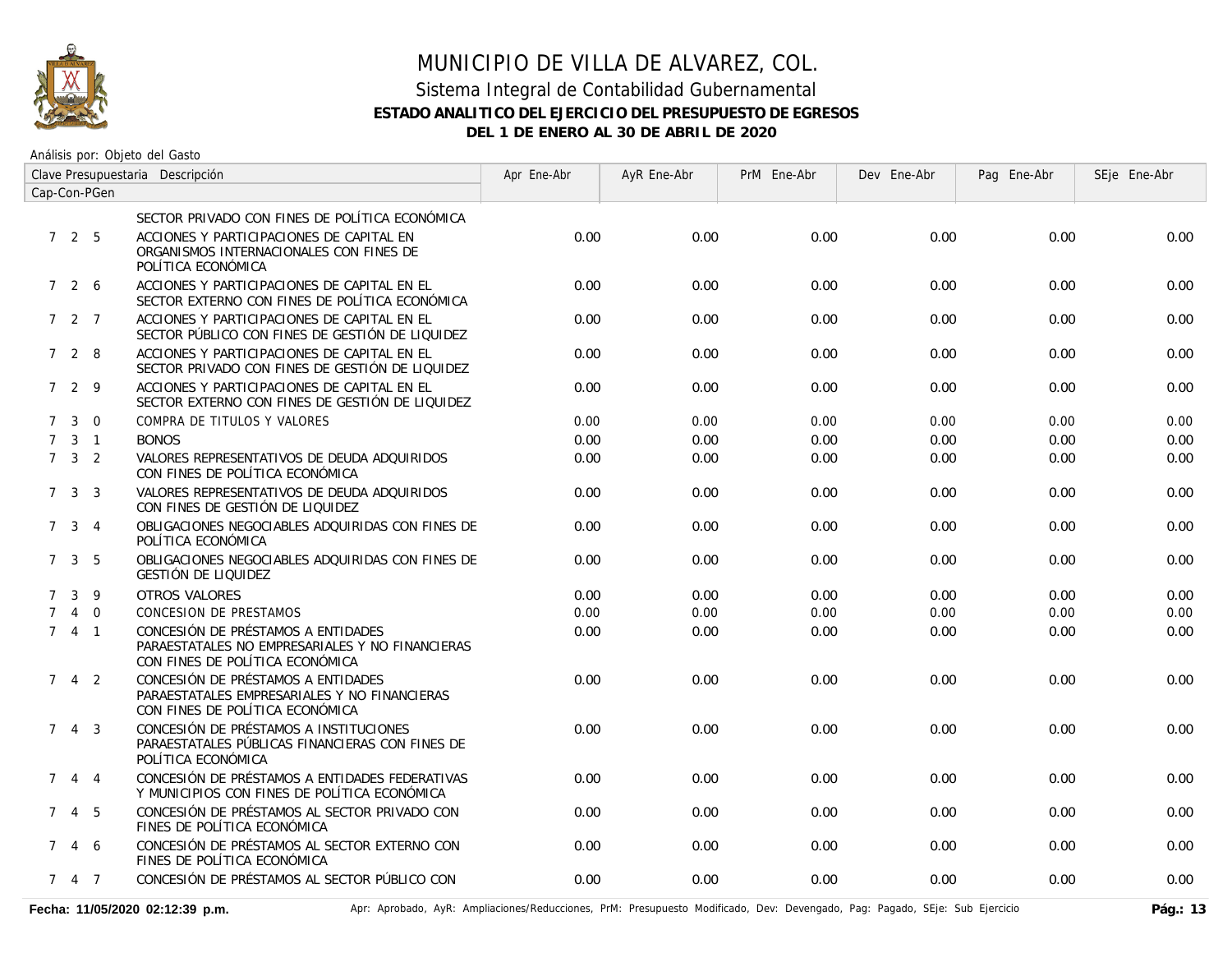

### MUNICIPIO DE VILLA DE ALVAREZ, COL. Sistema Integral de Contabilidad Gubernamental

## **ESTADO ANALITICO DEL EJERCICIO DEL PRESUPUESTO DE EGRESOS**

**DEL 1 DE ENERO AL 30 DE ABRIL DE 2020**

| Clave Presupuestaria Descripción |                   |                |                                                                              | Apr Ene-Abr  | AyR Ene-Abr  | PrM Ene-Abr  | Dev Ene-Abr | Pag Ene-Abr | SEje Ene-Abr |
|----------------------------------|-------------------|----------------|------------------------------------------------------------------------------|--------------|--------------|--------------|-------------|-------------|--------------|
| Cap-Con-PGen                     |                   |                |                                                                              |              |              |              |             |             |              |
|                                  |                   |                | FINES DE GESTIÓN DE LIQUIDEZ                                                 |              |              |              |             |             |              |
|                                  | 7 4 8             |                | CONCESIÓN DE PRÉSTAMOS AL SECTOR PRIVADO CON<br>FINES DE GESTIÓN DE LIQUIDEZ | 0.00         | 0.00         | 0.00         | 0.00        | 0.00        | 0.00         |
| $7^{\circ}$                      | $\overline{4}$    | 9              | CONCESIÓN DE PRÉSTAMOS AL SECTOR EXTERNO CON<br>FINES DE GESTIÓN DE LIQUIDEZ | 0.00         | 0.00         | 0.00         | 0.00        | 0.00        | 0.00         |
|                                  | 750               |                | INVERSIONES EN FIDEICOMISOS, MANDATOS Y OTROS<br>ANALOGOS                    | 0.00         | 0.00         | 0.00         | 0.00        | 0.00        | 0.00         |
|                                  | $7\quad 5\quad 1$ |                | INVERSIONES EN FIDEICOMISOS DEL PODER EJECUTIVO                              | 0.00         | 0.00         | 0.00         | 0.00        | 0.00        | 0.00         |
| $7^{\circ}$                      | 5                 | $\overline{2}$ | INVERSIONES EN FIDEICOMISOS DEL PODER LEGISLATIVO                            | 0.00         | 0.00         | 0.00         | 0.00        | 0.00        | 0.00         |
| $\overline{7}$                   | 5                 | $\overline{3}$ | INVERSIONES EN FIDEICOMISOS DEL PODER JUDICIAL                               | 0.00         | 0.00         | 0.00         | 0.00        | 0.00        | 0.00         |
|                                  | $7\quad 5\quad 4$ |                | INVERSIONES EN FIDEICOMISOS PÚBLICOS NO<br>EMPRESARIALES Y NO FINANCIEROS    | 0.00         | 0.00         | 0.00         | 0.00        | 0.00        | 0.00         |
|                                  | 7 5 5             |                | INVERSIONES EN FIDEICOMISOS PÚBLICOS<br>EMPRESARIALES Y NO FINANCIEROS       | 0.00         | 0.00         | 0.00         | 0.00        | 0.00        | 0.00         |
| $7^{\circ}$                      | 5                 | 6              | INVERSIONES EN FIDEICOMISOS PÚBLICOS FINANCIEROS                             | 0.00         | 0.00         | 0.00         | 0.00        | 0.00        | 0.00         |
| $7^{\circ}$                      | 5                 | $\overline{7}$ | INVERSIONES EN FIDEICOMISOS DE ENTIDADES<br><b>FEDERATIVAS</b>               | 0.00         | 0.00         | 0.00         | 0.00        | 0.00        | 0.00         |
| $7^{\circ}$                      | 5                 | 8              | INVERSIONES EN FIDEICOMISOS DE MUNICIPIOS                                    | 0.00         | 0.00         | 0.00         | 0.00        | 0.00        | 0.00         |
| $\overline{7}$                   | 5                 | 9              | OTRAS INVERSIONES EN FIDEICOMISOS                                            | 0.00         | 0.00         | 0.00         | 0.00        | 0.00        | 0.00         |
| $\overline{7}$                   | 6                 | $\overline{0}$ | OTRAS INVERSIONES FINANCIERAS                                                | 0.00         | 0.00         | 0.00         | 0.00        | 0.00        | 0.00         |
| $\overline{7}$                   | 6                 | $\overline{1}$ | DEPÓSITOS A LARGO PLAZO EN MONEDA NACIONAL                                   | 0.00         | 0.00         | 0.00         | 0.00        | 0.00        | 0.00         |
| $\overline{7}$                   | 6                 | $\overline{2}$ | DEPÓSITOS A LARGO PLAZO EN MONEDA EXTRANJERA                                 | 0.00         | 0.00         | 0.00         | 0.00        | 0.00        | 0.00         |
|                                  | 79                | $\Omega$       | PROVISIONES PARA CONTINGENCIAS Y OTRAS<br>EROGACIONES ESPECIALES             | 1,666,666.68 | 2,047,893.40 | 3.714.560.08 | 0.00        | 0.00        | 3,714,560.08 |
|                                  | 7 9               | $\overline{1}$ | CONTINGENCIAS POR FENÓMENOS NATURALES                                        | 0.00         | 0.00         | 0.00         | 0.00        | 0.00        | 0.00         |
| $\overline{7}$                   | 9                 | 2              | CONTINGENCIAS SOCIOECONÓMICAS                                                | 1,666,666.68 | 2,047,893.40 | 3,714,560.08 | 0.00        | 0.00        | 3,714,560.08 |
| $\overline{7}$                   | 9                 | 9              | OTRAS EROGACIONES ESPECIALES                                                 | 0.00         | 0.00         | 0.00         | 0.00        | 0.00        | 0.00         |
| 8                                | $\Omega$          | $\Omega$       | PARTICIPACIONES Y APORTACIONES                                               | 0.00         | 0.00         | 0.00         | 0.00        | 0.00        | 0.00         |
| 8                                | $\mathbf{1}$      | $\Omega$       | <b>PARTICIPACIONES</b>                                                       | 0.00         | 0.00         | 0.00         | 0.00        | 0.00        | 0.00         |
| 8                                |                   | $1 \quad 1$    | FONDO GENERAL DE PARTICIPACIONES                                             | 0.00         | 0.00         | 0.00         | 0.00        | 0.00        | 0.00         |
| 8                                | $\overline{1}$    | 2              | FONDO DE FOMENTO MUNICIPAL                                                   | 0.00         | 0.00         | 0.00         | 0.00        | 0.00        | 0.00         |
| 8                                | $\overline{1}$    | $\overline{3}$ | PARTICIPACIONES DE LAS ENTIDADES FEDERATIVAS A<br>LOS MUNICIPIOS             | 0.00         | 0.00         | 0.00         | 0.00        | 0.00        | 0.00         |
|                                  | 8 1 4             |                | OTROS CONCEPTOS PARTICIPABLES DE LA FEDERACIÓN<br>A ENTIDADES FEDERATIVAS    | 0.00         | 0.00         | 0.00         | 0.00        | 0.00        | 0.00         |
|                                  | 8 1               | - 5            | OTROS CONCEPTOS PARTICIPABLES DE LA FEDERACIÓN<br>A MUNICIPIOS               | 0.00         | 0.00         | 0.00         | 0.00        | 0.00        | 0.00         |
| 8                                | 16                |                | CONVENIOS DE COLABORACIÓN ADMINISTRATIVA                                     | 0.00         | 0.00         | 0.00         | 0.00        | 0.00        | 0.00         |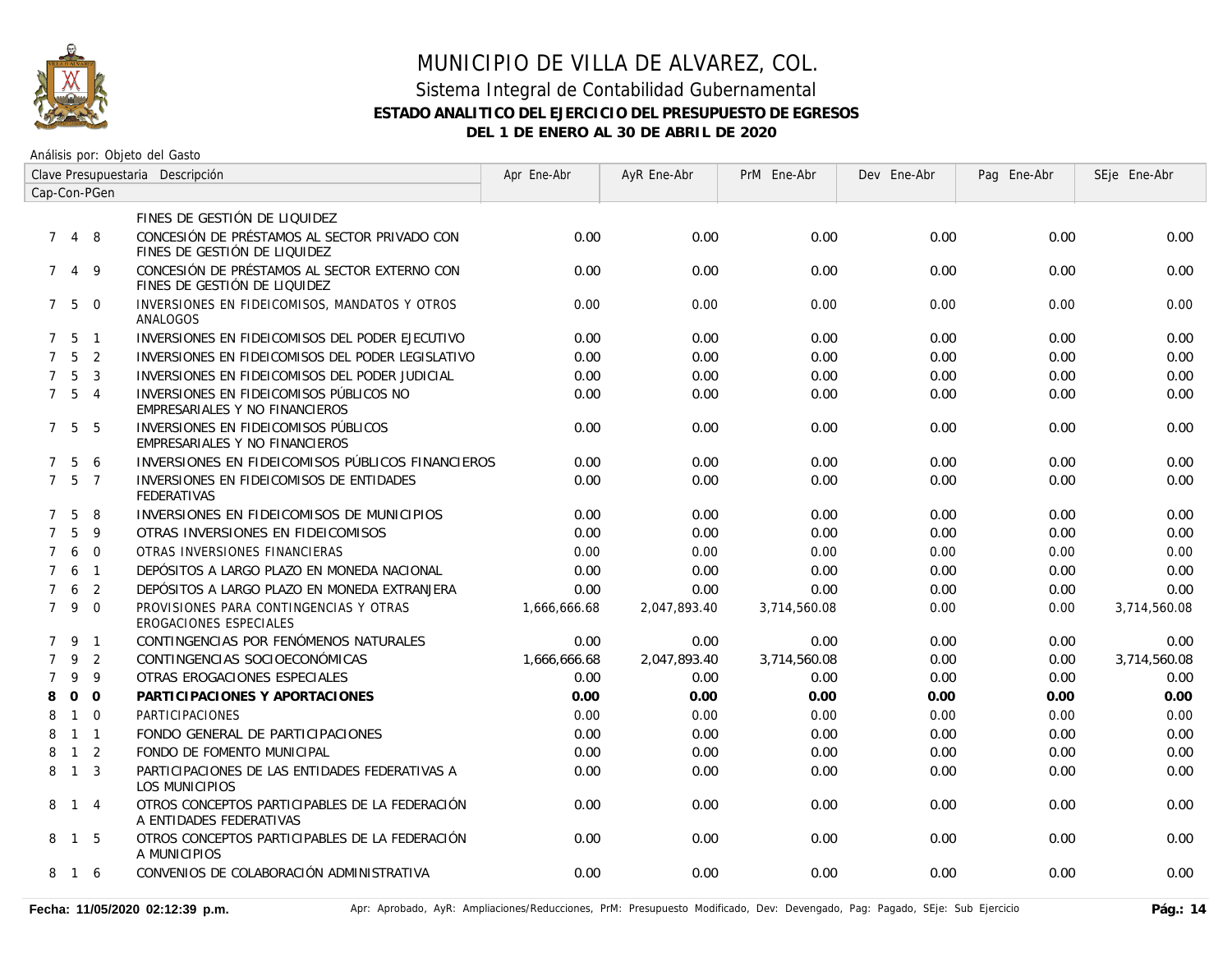

### MUNICIPIO DE VILLA DE ALVAREZ, COL. Sistema Integral de Contabilidad Gubernamental **ESTADO ANALITICO DEL EJERCICIO DEL PRESUPUESTO DE EGRESOS**

**DEL 1 DE ENERO AL 30 DE ABRIL DE 2020**

| Clave Presupuestaria Descripción |                     |                |                                                                                                             | Apr Ene-Abr   | AyR Ene-Abr | PrM Ene-Abr   | Dev Ene-Abr  | Pag Ene-Abr  | SEje Ene-Abr |
|----------------------------------|---------------------|----------------|-------------------------------------------------------------------------------------------------------------|---------------|-------------|---------------|--------------|--------------|--------------|
| Cap-Con-PGen                     |                     |                |                                                                                                             |               |             |               |              |              |              |
| 8                                | $3 \quad 0$         |                | <b>APORTACIONES</b>                                                                                         | 0.00          | 0.00        | 0.00          | 0.00         | 0.00         | 0.00         |
| 8                                |                     | $3 \quad 1$    | APORTACIONES DE LA FEDERACIÓN A LAS ENTIDADES<br><b>FEDERATIVAS</b>                                         | 0.00          | 0.00        | 0.00          | 0.00         | 0.00         | 0.00         |
| 8                                | 3                   | 2              | APORTACIONES DE LA FEDERACIÓN A MUNICIPIOS                                                                  | 0.00          | 0.00        | 0.00          | 0.00         | 0.00         | 0.00         |
| 8                                | 3 <sup>3</sup>      |                | APORTACIONES DE LAS ENTIDADES FEDERATIVAS A LOS<br><b>MUNICIPIOS</b>                                        | 0.00          | 0.00        | 0.00          | 0.00         | 0.00         | 0.00         |
| 8                                |                     | $3 \quad 4$    | APORTACIONES PREVISTAS EN LEYES Y DECRETOS AL<br>SISTEMA DE PROTECCIÓN SOCIAL                               | 0.00          | 0.00        | 0.00          | 0.00         | 0.00         | 0.00         |
| 8                                | 3 <sup>1</sup>      | - 5            | APORTACIONES PREVISTAS EN LEYES Y DECRETOS<br>COMPENSATORIAS A ENTIDADES FEDERATIVAS Y<br><b>MUNICIPIOS</b> | 0.00          | 0.00        | 0.00          | 0.00         | 0.00         | 0.00         |
| 8                                | 5                   | $\overline{0}$ | <b>CONVENIOS</b>                                                                                            | 0.00          | 0.00        | 0.00          | 0.00         | 0.00         | 0.00         |
| 8                                |                     | 5 <sub>1</sub> | CONVENIOS DE REASIGNACIÓN                                                                                   | 0.00          | 0.00        | 0.00          | 0.00         | 0.00         | 0.00         |
| 8                                | $5\overline{)}$     | $\overline{2}$ | CONVENIOS DE DESCENTRALIZACIÓN                                                                              | 0.00          | 0.00        | 0.00          | 0.00         | 0.00         | 0.00         |
| 8                                | 5                   | $\overline{3}$ | <b>OTROS CONVENIOS</b>                                                                                      | 0.00          | 0.00        | 0.00          | 0.00         | 0.00         | 0.00         |
| 9                                |                     | 0 <sub>0</sub> | <b>DEUDA PUBLICA</b>                                                                                        | 10,214,421.05 | 164,523.01  | 10,378,944.06 | 9,399,561.51 | 9,399,561.51 | 979,382.55   |
| 9                                |                     | $1\quad 0$     | AMORTIZACION DE LA DEUDA PUBLICA                                                                            | 7,473,854.72  | 5,677.24    | 7,479,531.96  | 7,476,479.14 | 7,476,479.14 | 3,052.82     |
|                                  | 9 1 1               |                | AMORTIZACIÓN DE LA DEUDA INTERNA CON<br>INSTITUCIONES DE CRÉDITO                                            | 7,473,854.72  | 5,677.24    | 7,479,531.96  | 7,476,479.14 | 7,476,479.14 | 3,052.82     |
|                                  | $9 \quad 1 \quad 2$ |                | AMORTIZACIÓN DE LA DEUDA INTERNA POR EMISIÓN DE<br>TÍTULOS Y VALORES                                        | 0.00          | 0.00        | 0.00          | 0.00         | 0.00         | 0.00         |
|                                  | 9 1 3               |                | AMORTIZACIÓN DE ARRENDAMIENTOS FINANCIEROS<br><b>NACIONALES</b>                                             | 0.00          | 0.00        | 0.00          | 0.00         | 0.00         | 0.00         |
|                                  | 9 1 4               |                | AMORTIZACIÓN DE LA DEUDA EXTERNA CON<br>INSTITUCIONES DE CRÉDITO                                            | 0.00          | 0.00        | 0.00          | 0.00         | 0.00         | 0.00         |
|                                  | 9 1 5               |                | AMORTIZACIÓN DE DEUDA EXTERNA CON ORGANISMOS<br>FINANCIEROS INTERNACIONALES                                 | 0.00          | 0.00        | 0.00          | 0.00         | 0.00         | 0.00         |
| 9                                | 1 6                 |                | AMORTIZACIÓN DE LA DEUDA BILATERAL                                                                          | 0.00          | 0.00        | 0.00          | 0.00         | 0.00         | 0.00         |
|                                  | 9 1 7               |                | AMORTIZACIÓN DE LA DEUDA EXTERNA POR EMISIÓN DE<br>TÍTULOS Y VALORES                                        | 0.00          | 0.00        | 0.00          | 0.00         | 0.00         | 0.00         |
|                                  | 9 1                 | 8              | AMORTIZACIÓN DE ARRENDAMIENTOS FINANCIEROS<br>INTERNACIONALES                                               | 0.00          | 0.00        | 0.00          | 0.00         | 0.00         | 0.00         |
| 9                                |                     | $2 \quad 0$    | INTERESES DE LA DEUDA PUBLICA                                                                               | 2,240,566.33  | 158,845.77  | 2,399,412.10  | 1,923,082.37 | 1,923,082.37 | 476,329.73   |
|                                  | $9$ 2 1             |                | INTERESES DE LA DEUDA INTERNA CON INSTITUCIONES<br>DE CRÉDITO                                               | 2,240,566.33  | 158,845.77  | 2,399,412.10  | 1,923,082.37 | 1,923,082.37 | 476,329.73   |
|                                  | 9 2 2               |                | INTERESES DERIVADOS DE LA COLOCACIÓN DE TÍTULOS Y<br><b>VALORES</b>                                         | 0.00          | 0.00        | 0.00          | 0.00         | 0.00         | 0.00         |
|                                  | 9 2 3               |                | INTERESES POR ARRENDAMIENTOS FINANCIEROS<br><b>NACIONALES</b>                                               | 0.00          | 0.00        | 0.00          | 0.00         | 0.00         | 0.00         |